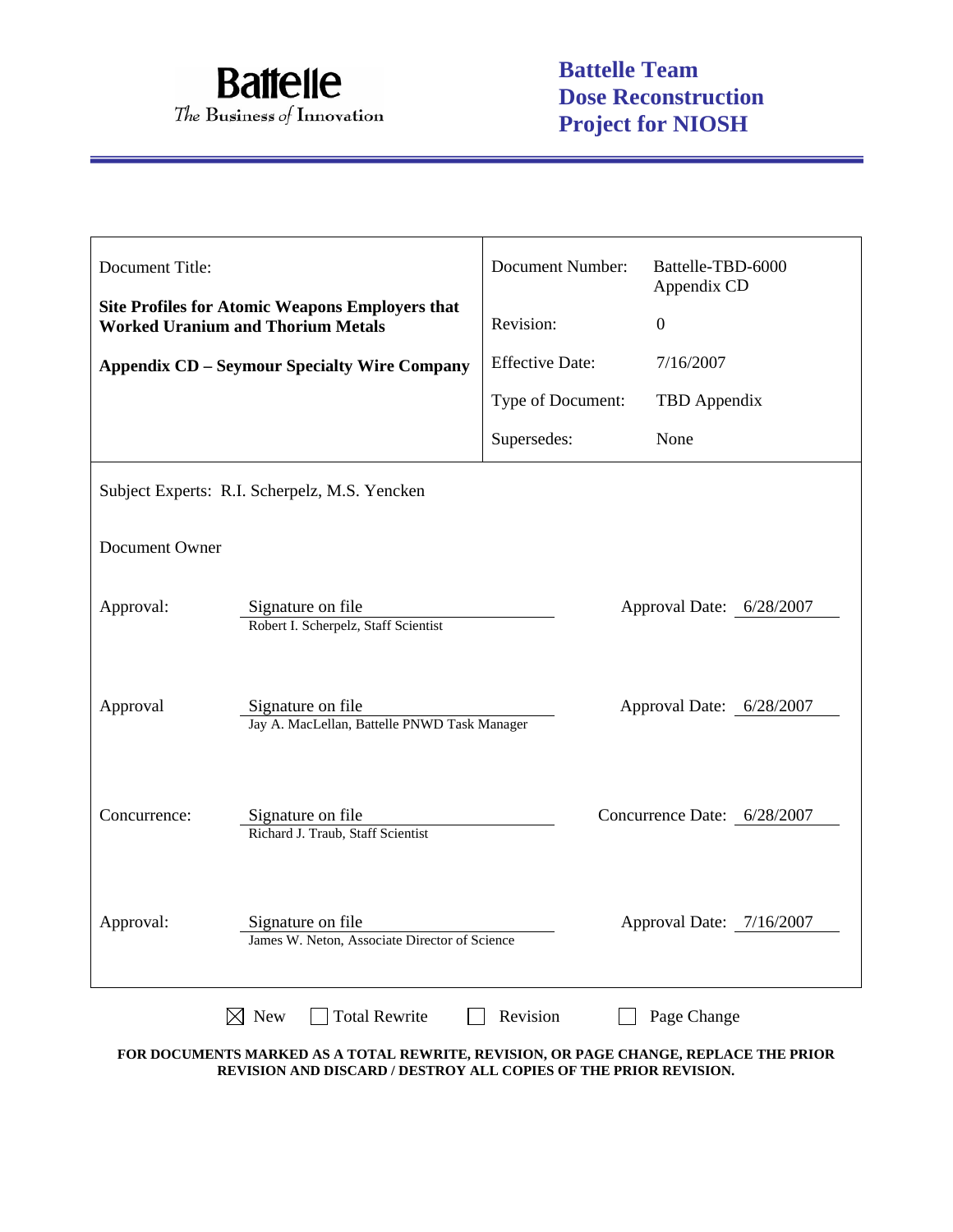### **Seymour Specialty Wire Company**

### **CD.1 Introduction**

This document serves as an appendix to Battelle-TBD-6000, Site Profiles for Atomic Weapons Employers that Worked Uranium and Thorium Metals. This appendix describes the results of document research specific to this site. Where specific information is lacking, research into similar facilities described in the body of this Site Profile is used.

### **CD.2 Site Description**

The Bridgeport Brass Company performed AEC contract work at its facilities in Seymour Connecticut from August 1962 through the summer of 1964. This was developmental work which included extrusion and machining and metallurgical laboratory analysis of uranium rods, as well as storage of radioactive materials. Thorium was also worked on at least two occasions. Twenty-five employees were involved in exposure monitoring programs associated with the AWE operations during the estimated 19 months.

In late 1964 all Bridgeport Brass work was consolidated at the Bridgeport Brass Reactive Metals site in Ashtabula, Ohio. From 1985 to 1992 the Seymour site operated as an employee-owned company called Seymour Specialty Wire Company. In 1992 operations ceased and the company filed for bankruptcy. The building in which AEC work was performed under Bridgeport Brass is currently being leased to an electric cable manufacturing company.

### **CD.2.1 Site Activities**

### *Process Information*

AWE work appears to have begun at the Seymour facility on August 30, 1962 and continued until mid-1964, sometime between April and September of that year. During that time the facility extruded uranium and machined natural, enriched and depleted uranium (NU, EU and DU) and thorium. No information is available on the total quantities handled. Air monitoring worksheets record 16 extrusions occurring during 2 days of extrusion work. The third day of extrusion air monitoring does not indicate the number of extrusions. All AWE work occurred in one location, the Ruffert Building.

There is little Seymour-specific process information on the uranium and thorium operations. Information about the machining of NU, EU and DU comes almost exclusively from HASL sample requisition forms (Reference ID 9895, pp.4, 10). No thorium quantity information is available. Information about equipment used and work areas have come exclusively from HASL sample requisition forms and environmental survey reports related to the decontamination of the site (Reference IDs 9895, 9885, 10847, 9602).

Because the Seymour facility was a Bridgeport Brass operation – specifically, the Havens Lab work relocated to this facility – referring to Bridgeport Brass operations is relevant. The Bridgeport Brass Company (BB) performed AEC Contract work at four known locations during the 1950's and 1960's; 1) Havens Lab and the Housatonic Pilot Plant in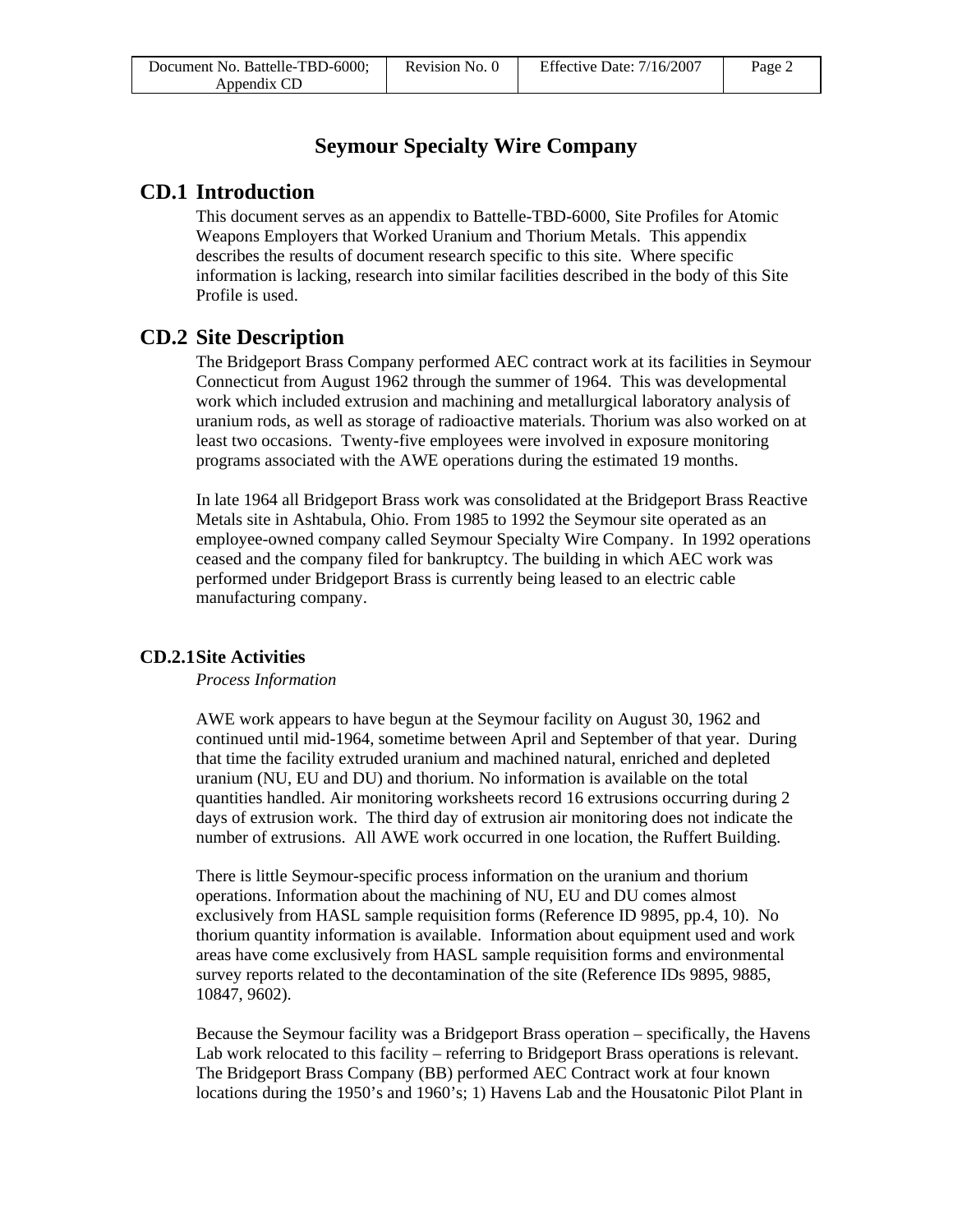| Document No. Battelle-TBD-6000; | Revision No. 0 | Effective Date: $7/16/2007$ | Page 3 |
|---------------------------------|----------------|-----------------------------|--------|
| Appendix CD                     |                |                             |        |

Bridgeport, Connecticut; 2) Bridgeport Brass Plant in Adrian, Michigan; 3) Extrusion Plant/Reactive Metals in Ashtabula, Ohio; and 4) the Seymour Connecticut facility. Havens Lab in Bridgeport, Connecticut was involved in the initial work, which was primarily focused on uranium extrusion research and development. The development of an extrusion process (cold forming) for natural uranium metal occurred at the Havens Lab from November 1950 to August 27, 1962. The U.S. Atomic Energy Commission contract described the work as follows:

Havens Laboratory conducted laboratory-scale work under AEC contract AT(30-1)-1405, effective beginning June 26, 1952, for "research on drawing uranium and related operations" (AEC 1952). The contract specifically called for the contractor to:

perform research work calculated to develop suitable and economic procedures for the following:

- a. Alpha extrusion [alpha extrusion has to do with the temperature of the metall of uranium
- b. Extrusion of zirconium or zirconium alloy tubing
- c. Mechanical cladding of uranium with aluminum, zirconium or zirconium alloy and the development of slug and closures
- d. Investigation of other commercial procedures such as drawing, rolling, rocking, annealing, etc. at various temperatures pertinent to the above
- e. The execution of such metallographic, thermocycling and X-ray crystallography in connection with the above work necessary to evaluate and control the products in regard to their suitability for pile operation and such additional work as the Commission may require (AEC 1952).

Havens Lab work in the 50's and early 60's included extrusion of zirconium and zirconium alloy tubing, mechanical cladding of uranium with aluminum, zirconium and zirconium alloy and the development of slugs and closures. It is not known if this type of work was continued at Seymour after the closure of Havens Lab. Reference review does support the fact that lab work, similar to that which had been done at the Havens Lab, and storage of radioactive material continued at the Seymour facility.

There are two references to the Mannesman Piercing Experiment occurring at the Seymour facility (RefID10847, p. 13, Quarterly Progress Summary April to June 1964, RL Bean Reactive Metals Ashtabula, Ohio). There are nine occasions in which process waste samples were collected. Urine samples were collected sporadically between October 1962 and February 1964.

Other available process information relates to the Dynapack extrusion process:

"DYNAPACK extrusion has been successfully employed to produce single slug length tubes of the (a) Mark VB-) and (b) I&E sizes, relatively thin and thick walled tube types, respectively. Double slug length I&E tubes were produced in quantity under production test conditions, however a warpage problem existed." (Quarterly Progress Summary April to June 1964, RL Bean Reactive Metals Ashtabula, Ohio)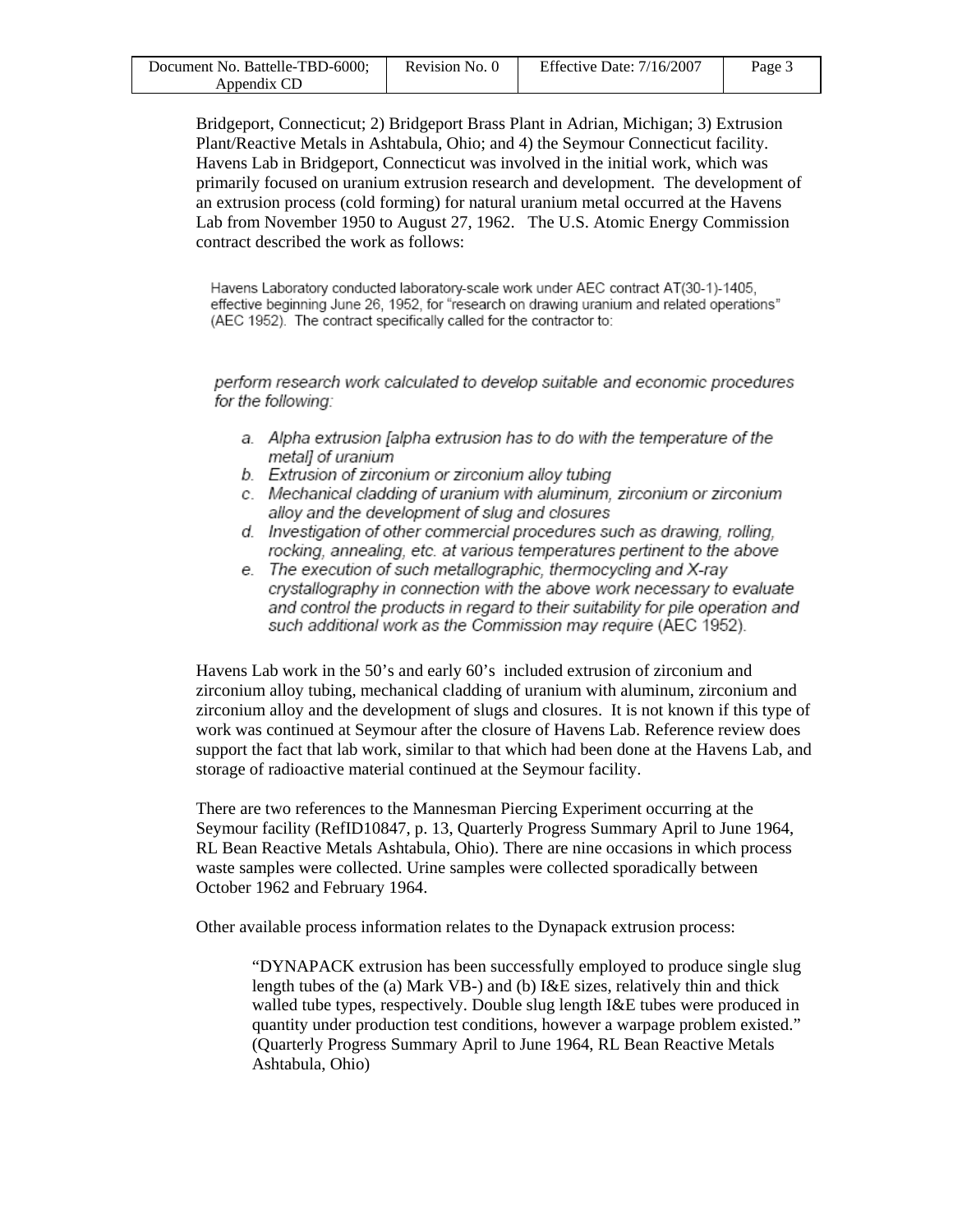| Document No. Battelle-TBD-6000; | Revision No. 0 | Effective Date: $7/16/2007$ | Page 4 |
|---------------------------------|----------------|-----------------------------|--------|
| Appendix CD                     |                |                             |        |

### *Quantities Handled*

No information was found in the Havens Lab references when looking for documentation of the material transferred from Havens to Seymour. Sixteen uranium billet extrusions are documented in the HASL sample forms.

### *HASL Sampling Information*

Seymour HASL sample requisition forms are available beginning on August 30, 1962 for a variety of samples (floor smears, urinalysis, air samples and process waste). The last set of samples was collected on March 18, 1964. The HASL contamination survey of the facility, after operations had ceased, occurred on October 7, 1964. The number of sampling occasions that occurred in the approximately two-year period of operation were 13 sets of urine samples, nine sets of process waste samples, and four days of air monitoring samples. Urine sample data are available for dose reconstructions.

The processing of thorium metal is mentioned on two HASL sample requisition forms dated 11/25/63 and 12/17/63 (Reference ID 9895, pp.4, 10). These were process waste samples: 'thorium coolant and thorium chips from Do-All' saw. There is no definite information on the beginning and ending dates of thorium processing, or any indication of the total quantity of thorium processed.

### *Estimating Work Days based upon Havens Lab*

To estimate the amount of time AWE work was performed, it seems reasonable to refer to Bridgeport Brass Havens Laboratory and other Bridgeport Brass operations. In the summer of 1962, work at the Havens lab ceased and moved to the Seymour facility.

References to Havens Lab in the ORAU TBD assume that AEC work was full-time from the beginning of the contract, although not all work involved radioactive material. The types of supporting documents mentioned in the ORAU TBD for Havens Lab are not available for the Seymour operations. Given that Havens Lab operations are the only references available to estimate the Seymour operations frequency, and HASL sample requisition forms exist for the Seymour facility on 25 occasions, it seems reasonable to assume that operations at Seymour were similar to Havens Lab, *i.e*. work was full-time, including zirconium development work and the work with radioactive material (see ORAU TBD Bridgeport Brass Havens Lab).

The working period used for the Bridgeport Brass Havens Lab ORAU TBD is not easily determined from reading the TBD. As an approach which is favorable to the claimant, 50% time in the 22-month period from October 1, 1962, through October 31, 1964. The actual end of operations is not stated, but the last process-related samples were collected in March 1964, and a clearance survey was performed in October 1964, so this study estimated that half the work was with uranium or thorium and the other half with zirconium and aluminum.

### **CD.2.2 Job Categories**

Each claim will be evaluated to determine the most appropriate Job Category from the list below. Because this work was developmental on a large lab/pilot scale, using the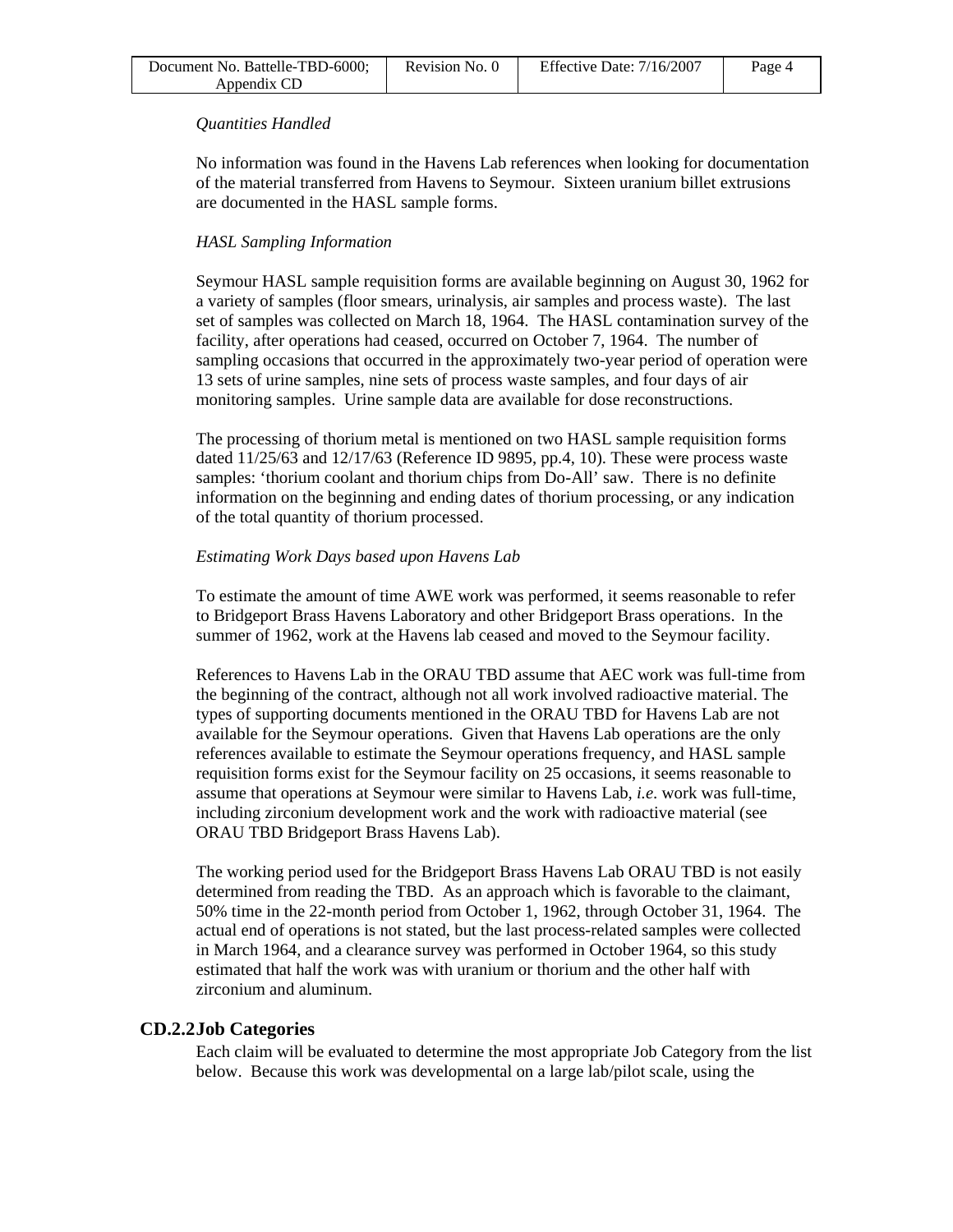| Document No. Battelle-TBD-6000; | Revision No. 0 | Effective Date: 7/16/2007 | Page 5 |
|---------------------------------|----------------|---------------------------|--------|
| Appendix CD                     |                |                           |        |

Generic Metal TBD is not recommended. There are adequate site-specific data to estimate exposures for the anticipated job categories.

Operators (involved in operations—dose based on site-specific data) Extrusion Operator Billet Transfer (extrusion process) Turret Lathe Operator (machining) Grinder Operator (machining)

Generic Job Titles (for those who do not fit in the 4 operator categories)

Plant Floor High (Involved directly in operations — external dose based on sitespecific data, uranium internal dose based on urine bioassay data and thorium internal dose based on site specific air monitoring data)

Plant Floor Low (Involved in support of operations— internal dose based on 50% of plant floor high above)

Supervisor (Assumed to spend some time in the production areas—internal dose based on 25% of plant floor high above)

Clerk (Assumed to have minimal exposure—dose based on exposure to 2.5% of plant floor high above)

Employed after AWE period

- Use the four generic job categories. For post-AWE time period up to 1991, assume exposures based on resuspension of contamination deposited during the last year of AWE operation, assuming no cleanup.
- After 1991, assume that exposure is zero, based upon FUSRAP surveys which indicate no contamination above background.

# **CD.3 Occupational Medical Dose**

No information was available describing occupational medical doses received by workers at the Seymour facility. Information from Section 3 in the generic TBD should be used to evaluate this dose component for workers at this plant.

From the Havens Lab TBD:

#### $4.1$ OCCUPATIONALLY REQUIRED MEDICAL X-RAY

Information regarding whether or not occupationally required medical X-ray examinations were performed at Havens Laboratory and Adrian Plant is unavailable. AEC usually, but not always, required "preemployment" and periodic (annual) medical examinations of workers involved in the larger uranium processing programs. The term "preemployment" as used here, means prior to performing AEC-contracted radiological work. The typical AEC medical program included a preliminary chest x-ray examination with annual examinations thereafter. The type and frequency of x-ray examination should be based on current ORAU Team guidance. Organ doses can be obtained from the current revision of ORAUT-OTIB-0006, Technical Information Bulletin: Dose Reconstruction from Occupationally Related Diagnostic X-Ray Procedures (ORAUT 2003).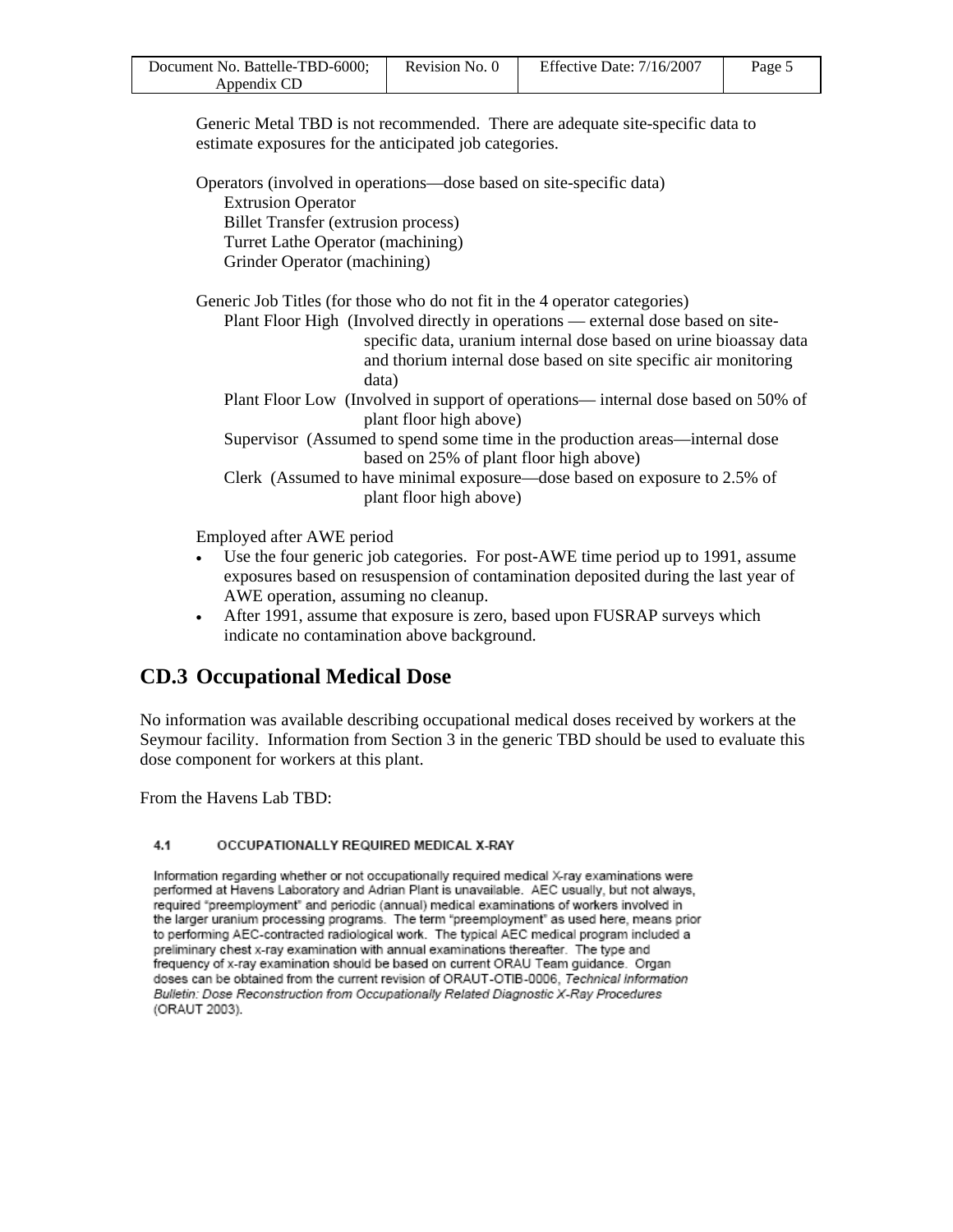| Document No. Battelle-TBD-6000; | Revision No. 0 | Effective Date: $7/16/2007$ | Page 6 |
|---------------------------------|----------------|-----------------------------|--------|
| Appendix CD                     |                |                             |        |

### **CD.4 Occupational Internal Dose**

*Intake Estimates based upon Bioassay Monitoring* 

Urine bioassay samples were collected from individuals and anayzed for uranium during three periods in 1962, four periods in 1963 and one period in 1964 (RefID 9885). If bioassay data is available for the claimant, the data should be used to estimate intakes using the IMBA internal dosimetry code. If bioassay data is not available an estimate favorable to the claimant may be obtained by selecting the highest recorded bioassay result for each period and using that data with IMBA. The maximum recorded excretion reported for each period and the calculated daily excretion (based on 1.4 L urine excretion per day) were as follows:

| <b>Collection Date</b> | mg/L         | mg/d         |
|------------------------|--------------|--------------|
| 10/8/1962              | 5.71E-03     | 8.00E-03     |
| 11/19/1962             | $2.22E + 00$ | $3.11E + 00$ |
| 12/17/1962             | 3.50E-02     | 4.90E-02     |
| 2/18/1963              | 1.12E-02     | 1.57E-02     |
| 5/23/1963              | 5.30E-02     | 7.42E-02     |
| 9/30/1963              | 1.40E-02     | 1.96E-02     |
| 12/9/1963              | 3.40E-02     | 4.76E-02     |
| 2/11/1964              | 4.20E-02     | 5.88E-02     |

Daily intakes calculated from maximum results for each of the three years were as follows:

|                    | Daily Intake, pCi/d      |                          |  |  |
|--------------------|--------------------------|--------------------------|--|--|
| <b>Intake Year</b> | <b>Absorption Type M</b> | <b>Absorption Type S</b> |  |  |
| 1962               | $1.47E + 02$             | $4.86E + 3$              |  |  |
| 1963               | $2.94E+02$               | $8.95E+03$               |  |  |
| 1964               | $1.05E + 03$             | $3.47E + 4$              |  |  |

Intake estimates from the maximum bioassay results are expected to be favorable to the claimant because no correction has been made for uranium intake from environmental sources. The intakes should be entered into the IREP probability of causation code with a constant distribution. The selection of absorption type should be guided by whether Type M or S provides the organ dose most favorable to the claimant.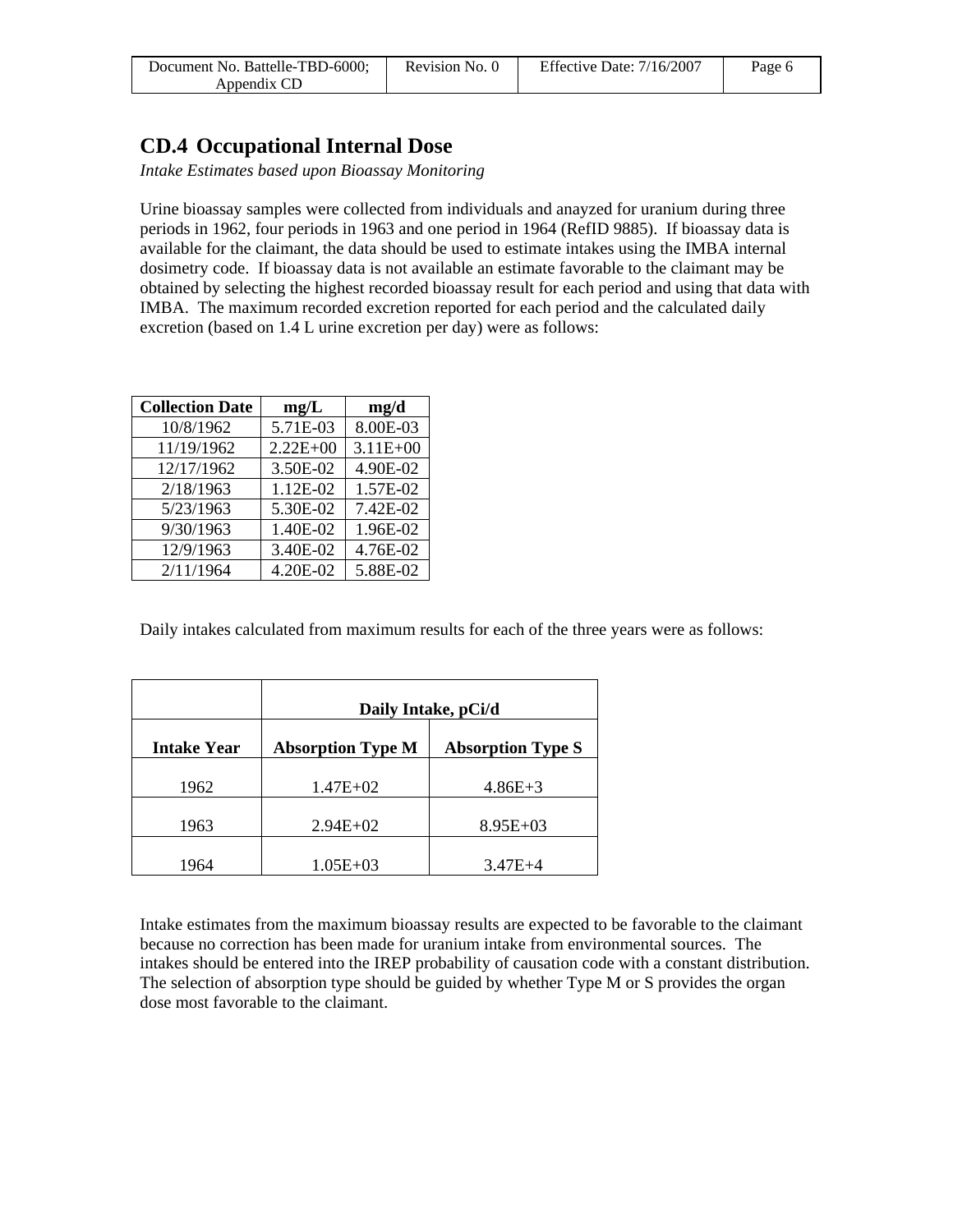| Document No. Battelle-TBD-6000; | Revision No. 0 | Effective Date: $7/16/2007$ | Page 7 |
|---------------------------------|----------------|-----------------------------|--------|
| Appendix CD                     |                |                             |        |

### *Intake Estimates based upon Air Monitoring*

Site specific air sampling and bioassay data are available, and may be used to characterize the Seymour operations. Air samples were collected during four measurement campaigns. All measurements were reported in RefID 9895.

• December 10, 1962 and December 20, 1962 while extruding 3 uranium billets  $(12/10)$  and machining uranium slugs  $(12/10 \& 12/20)$ . On December 10, 1962 the extrusion process was performed on Mark V-B tubing. (There are articles written by Carloni at this site about this process http://www.osti.gov/energycitations/product.biblio.jsp?osti\_id=4171520).

• May 28, 1963 while extruding 13 billets. Two area samples were collected at two different locations in the proximity of the press; one for 4 hours and 35 minutes (13 extrusions) and one for 2 hours (3 extrusions). Personal monitoring samples were collected as task samples on the extrusion operators and billet transfer men. All the sample times were very short, at only one minute each. No machining was sampled on this day.

• May 31, 1963 three area samples were collected at different locations in proximity of the diehead. Sample times ranged from one and a half hours to three hours. No information on the number of billets extruded was given. Personal monitoring samples were collected as task samples on the transfer men at the various steps in the process. There was no personal sample collected on the extrusion operator. All sample times were very short, ranging from 17 seconds to 58 seconds. No machining operations were sampled.

During the four air sampling campaigns described above, air sampling times ranged from seconds to 4.5 hours. When reasonable breathing zone (BZ) and general area (GA) samples are available, the two could be combined to estimate the daily weighted average exposure (DWA) as follows:

DWA= 75% BZ Average +25% GA Average

This was the approach used for calculating the Extrusion Operator DWA.

DWAs calculated in this way result in daily intake estimates for uranium that were lower than those based on bioassay data. There it is considered favorable to the claimant to use the bioassay based values for dose reconstruction.

While most exposures were assumed to involve uranium, limited thorium work was performed at the site. It was assumed that two job categories, the turret lathe machinist and the grinding machinist, were exposed to thorium for a small part of their work year. It was assumed that these jobs experienced exposure to thorium for 16 hours of their work year in 1963.

# **CD.5 Occupational External Dose**

No data were found in the Site Research database related to occupational external dose during AWE work. The work performed at the Seymour Specialty site involved experimental work in extrusion and machining uranium and thorium. Therefore, the external dose values in the TBD for extrusion and machining should be used (Section 6.0 of TBD-6000).

Tables CD.3 and CD.4 present these values as a mrem-per-calendar-day value to be used for each calendar year listed.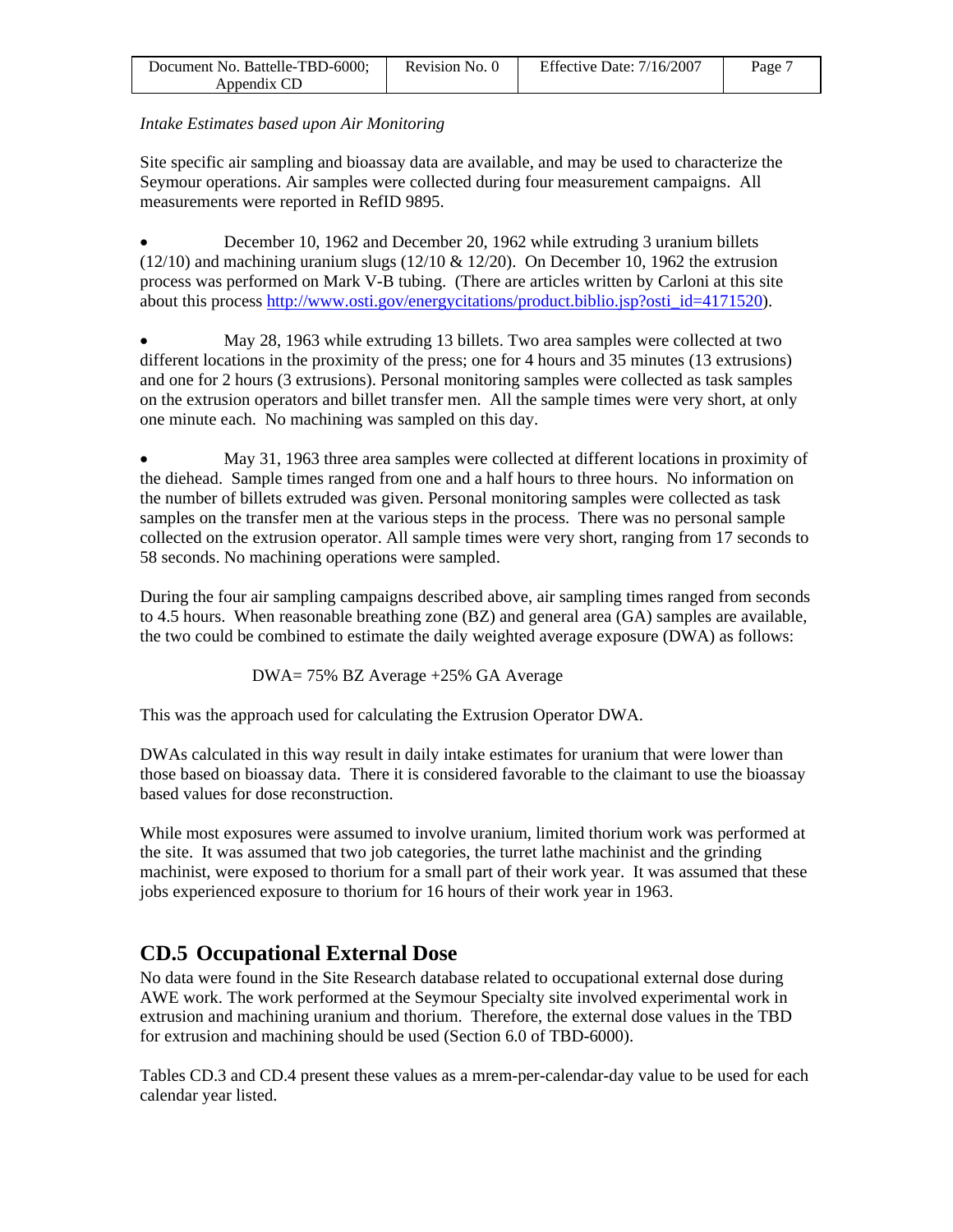| Document No. Battelle-TBD-6000; | Revision No. 0 | Effective Date: $7/16/2007$ | Page 8 |
|---------------------------------|----------------|-----------------------------|--------|
| Appendix CD                     |                |                             |        |

# **CD.6 Residual Contamination**

Several radiation surveys occurred as part of the decontamination process for the Ruffert Building. The first was performed by HASL in October of 1964. Several others occurred as part of the DOE FUSRAP program. Summaries of the surveys are as follows.

The initial cleanup occurred during the second or third quarter of 1964. A HASL radiation survey was completed at the site on October 21, 1964. At that time all process equipment had been removed and the site appeared clean. The survey included beta/gamma and alpha dose rate and removable alpha measurements. A value of "M" indicates a measurement was taken but the result was below the detection limit.

| refID | <b>Survey</b><br><b>Date</b> | <b>Survey Type</b>                                  | Location                                                | <b>Beta/Gamma</b><br>mrad/hr<br>surface<br>contact | Alpha<br>cts/min/60<br>cm <sub>2</sub> | Alpha<br>removable<br>dpm/100<br>cm2 |
|-------|------------------------------|-----------------------------------------------------|---------------------------------------------------------|----------------------------------------------------|----------------------------------------|--------------------------------------|
|       |                              | Gamma, Beta,<br>Alpha Dose<br>Rate and<br>removable | Dynapack Area -                                         |                                                    |                                        |                                      |
| 10851 | Oct-64                       | alpha                                               | General                                                 | $0.01 - 0.03$                                      | 100-250                                | 14-20                                |
|       | Oct-64                       |                                                     | Dynapack Area -<br>Base if Dynapack<br>S end            | 0.04                                               | 400                                    | $\overline{7}$                       |
|       | Oct-64                       |                                                     | Dynapack Area -<br>Base if Dynapack<br>N end            | 0.05                                               | 200                                    | M                                    |
|       | Oct-64                       |                                                     | <b>Trench</b> at<br>Dynapack                            | 0.07                                               | 300                                    | M                                    |
|       | Oct-64                       |                                                     | Dynapack Area -<br>top of electrical<br>box             | 0.02                                               | 250                                    | M                                    |
|       | Oct-64                       |                                                     | Dynapack Area -<br>steps into the area                  | 0.02                                               | 350                                    | M                                    |
|       | Oct-64                       |                                                     | Dynapack Area -<br>Shelf                                | 0.03                                               | 400                                    | M                                    |
|       | Oct-64                       |                                                     | Dynapack Area -<br><b>Office Ceiling</b>                | 0.03                                               | 200                                    | M                                    |
| 10851 | Oct-64                       |                                                     | Machine Shop -<br>General Area - 5<br>randomly selected | 0.04                                               | 400-900                                | 20-70                                |
|       | Oct-64                       |                                                     | Machine Shop-<br>Near East Wall                         | 0.5                                                | 6500                                   | M                                    |
|       | Oct-64                       |                                                     | Machine Shop -<br>General Area - 2<br>randomly selected | 0.05                                               | 600 & 800                              | 80 & 90                              |
|       | Oct-64                       |                                                     | Machine Shop-<br>Top of shelf                           | M                                                  | 100                                    | M                                    |
|       | Oct-64                       |                                                     | Machine Shop -<br>Window sill                           | M                                                  | 300                                    | M                                    |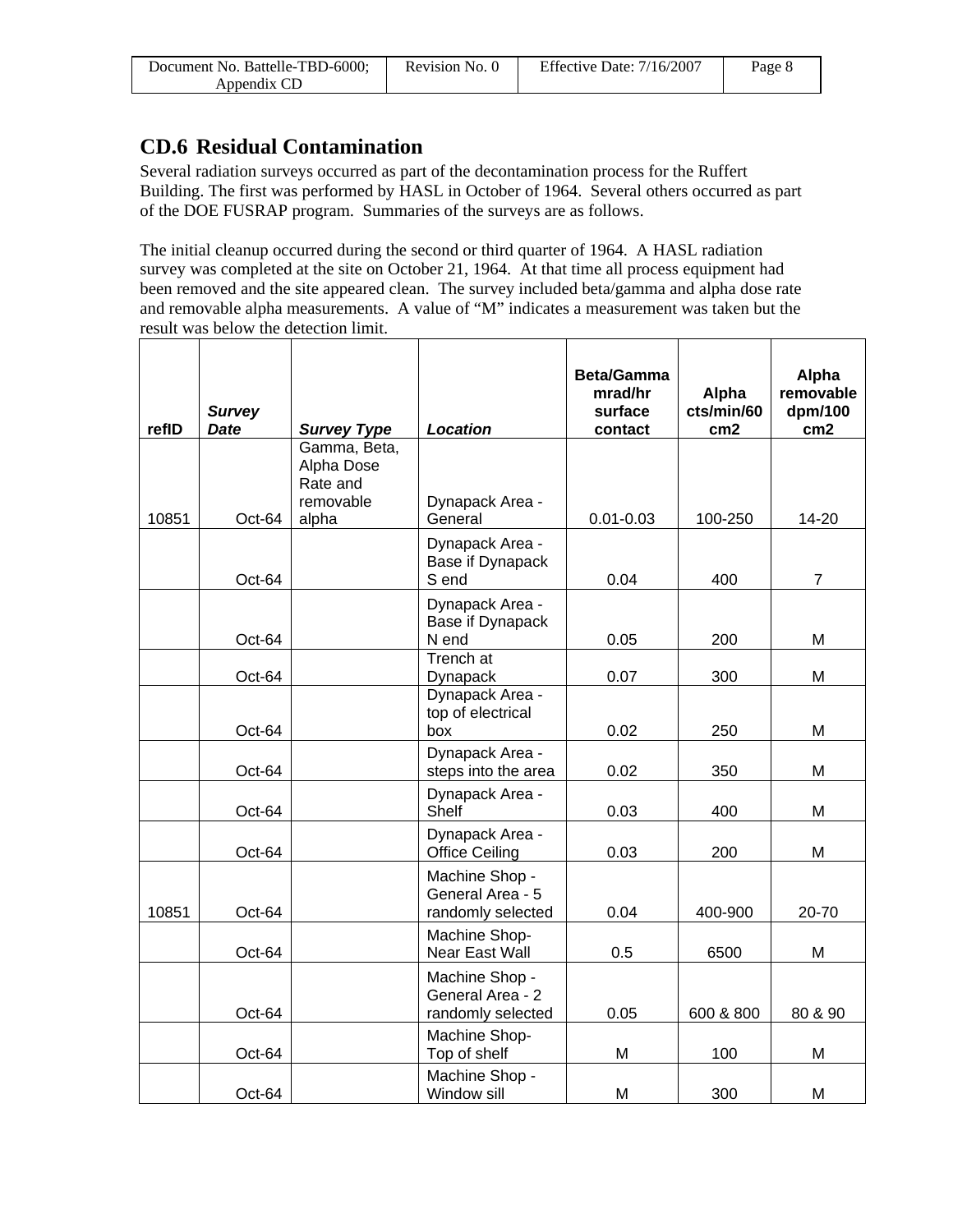| Document No. Battelle-TBD-6000; | Revision No. 0 | Effective Date: $7/16/2007$ | Page 9 |
|---------------------------------|----------------|-----------------------------|--------|
| Appendix CD                     |                |                             |        |

| 10851 | Oct-64   | Cutting & Grinding<br>Area - General<br>Area | $0.01 - 0.04$ | 100-300 | 30    |
|-------|----------|----------------------------------------------|---------------|---------|-------|
|       |          |                                              |               |         |       |
|       |          | Cutting & Grinding<br>Area - Other           |               |         |       |
|       | $Oct-64$ | random location                              | 0.01          | 300     | 20    |
|       |          | Cutting & Grinding<br>Area - Other           |               |         |       |
|       | Oct-64   | random location                              | 0.06          | 200     | 50    |
|       | Oct-64   | Cutting & Grinding<br>Area - window sill     | 0.05          | 800     | М     |
|       |          | Cutting & Grinding                           |               |         |       |
|       | Oct-64   | Area - window sill                           | 0.02          | 200     | Μ     |
| 10851 | Oct-64   | Lab Hood - N part                            | 0.03          | 200     | 3     |
|       |          | Metal Storage                                |               |         |       |
|       |          | Area - General                               |               |         |       |
| 10851 | Oct-64   | Area                                         | $0.02 - 0.25$ | 300-700 | 40-80 |
|       |          | <b>Metal Storage</b>                         |               |         |       |
|       |          | Area - Light                                 |               |         |       |
|       | Oct-64   | <b>Fixture</b>                               | М             | 100     | 60    |
|       |          | <b>Metal Storage</b>                         |               |         |       |
|       |          | Area - Top of                                |               |         |       |
| 10851 | Oct-64   | <b>Rolling Door</b>                          | М             | 300     | 30    |

In 1977, a second visit to the site under the FUSRAP program performed another survey. The survey concluded that no further action was needed. Gamma, Beta, Alpha Dose Rate 1 cm & 1 m above-surface measurements were taken.

|                       |                               |                                                                                             | Gamma                                                            | Gamma                                                           | <b>Beta/Gamma</b>                              | Alpha                                    |
|-----------------------|-------------------------------|---------------------------------------------------------------------------------------------|------------------------------------------------------------------|-----------------------------------------------------------------|------------------------------------------------|------------------------------------------|
| <b>RefID</b><br>10851 | <b>Survey</b><br>Date<br>1977 | Location<br>Dynapack Area                                                                   | $\mu$ rad/hr<br>at 1 cm<br>above<br>surface-<br><b>MAX</b><br>50 | $\mu$ rad/hr<br>at 1 $m$<br>above<br>surface<br><b>MAX</b><br>9 | mrad/hr at 1<br>cm above<br>surface MAX<br>0.6 | dpm/100<br>cm <sub>2</sub><br>MAX<br>300 |
|                       |                               | Other side of Ramp just<br>outside Extrusion Area (this is<br>likely former uranium storage |                                                                  |                                                                 |                                                |                                          |
| 10851                 | 1977                          | area)                                                                                       | 30                                                               | 6                                                               | 0.2                                            | М                                        |
| 10851                 | 1977                          | Former Office Area upstairs<br>Former Office Area                                           | 8                                                                | 0.13                                                            | 1.75                                           | 180                                      |
| 10851                 | 1977                          | downstairs                                                                                  | $5 - 10$                                                         | $< 5 - 10$                                                      | < 0.02                                         | < Bkgd                                   |

A resurvey was completed in 1980, measuring gamma/beta dose rates at 1 cm & 1 m; direct alpha and removable contamination; and residue samples. Removable radioactive material measurements were taken in this survey. The report brought attention to a seam in the concrete floor of the former machine shop and floor drains in the former Dynapack and cutting & grinding areas. Results were compared to current acceptable surface contamination values and not found to exceed any of those limits. No remediation recommendations were included in this survey report.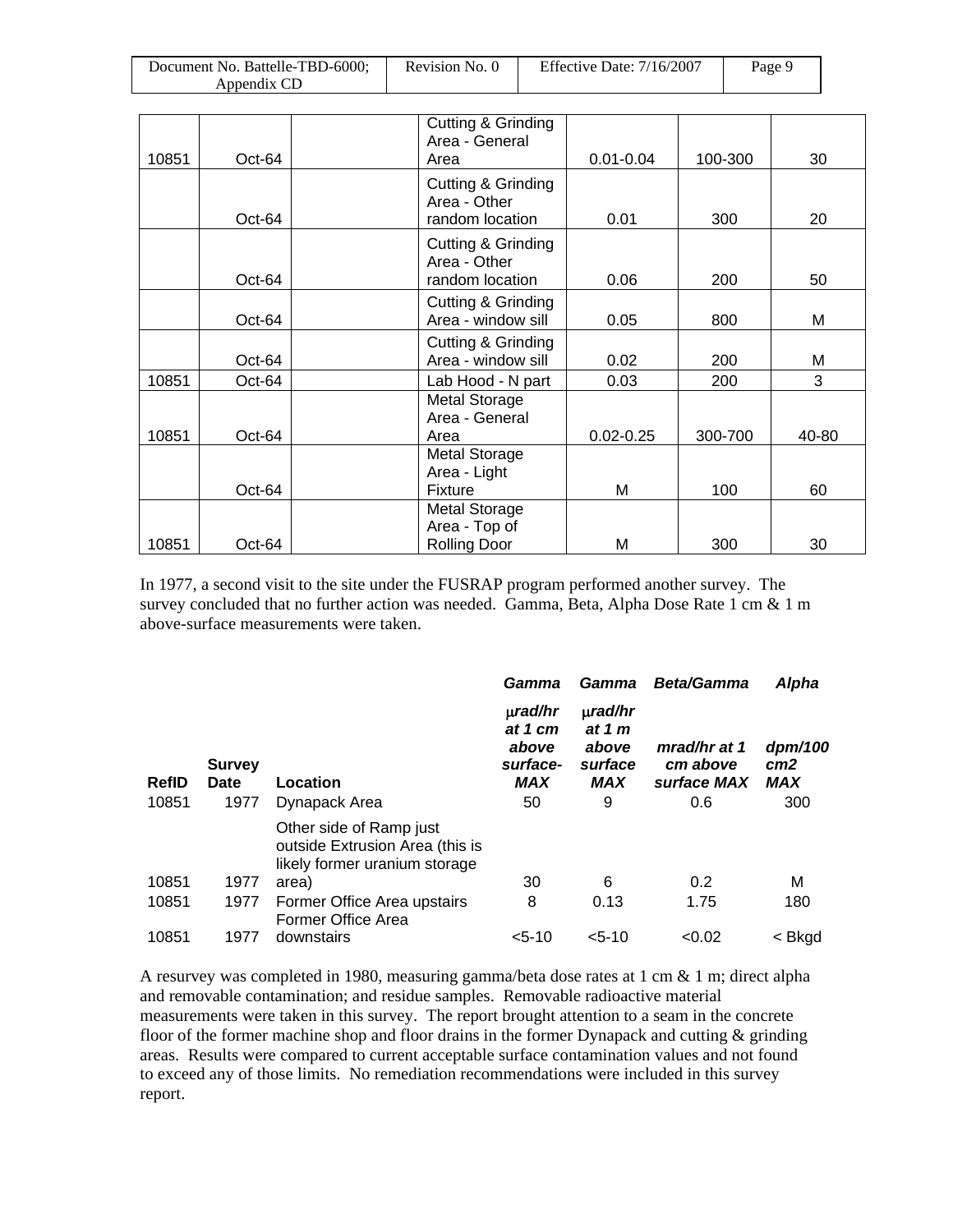| Document No. Battelle-TBD-6000: | Revision No. 0 | Effective Date: 7/16/2007 | Page 10 |
|---------------------------------|----------------|---------------------------|---------|
| Appendix CD                     |                |                           |         |

| Nuclides <sup>"</sup>                                                                                                                           | Average $b$ , $c$ , $f$                 | Maximum $b, d, f$                        | Removable <sup>b,e,f</sup>             |
|-------------------------------------------------------------------------------------------------------------------------------------------------|-----------------------------------------|------------------------------------------|----------------------------------------|
| U-nat, U-235, U-238, and<br>associated decay products                                                                                           | 5,000 dpm $\alpha/100$ cm <sup>2</sup>  | 15,000 dpm $\alpha/100$ cm <sup>2</sup>  | 1,000 dpm $\alpha/100$ cm <sup>2</sup> |
| Transuranics, Ra-226, Ra-228.<br>Th-230. Th-228. Pa-231. Ac-227.<br>$I-125$ , $I-129$                                                           | 100 dpm/100 $cm2$                       | 300 dpm/100 $cm2$                        | 20 dpm/100 $cm2$                       |
| Th-nat, Th-232, Sr-90,<br>Ra-223, Ra-224, U-232, I-126,<br>$I-131$ , $I-133$                                                                    | $1,000$ dpm/100 cm <sup>2</sup>         | $3,000$ dpm/100 cm <sup>2</sup>          | 200 dpm/100 $cm2$                      |
| Beta-gamma emitters (nuclides<br>with decay modes other than<br>alpha emission or spontaneous<br>fission) except SR-90 and<br>other noted above | 5,000 dpm $\beta$ y/100 cm <sup>2</sup> | 15,000 dpm $\beta$ y/100 cm <sup>2</sup> | 1,000 dpm $βγ/100$ cm <sup>2</sup>     |

Table 1. Acceptable surface contamination levels

 $a$ Where surface contamination by both alpha- and beta-gamma-emitting nuclides exists, the limits established for alpha- and beta-gamma-emitting nuclides should apply independently.

 $b$  As used in this table, dpm (disintegrations per minute) means the rate of emission by radioactive material as determined by correcting the counts per minute observed by an appropriate detector for background, efficiency, and geometric factors associated with the instrumentation.

 $^{\circ}$ Measurements of average contaminant should not be averaged over more than 1 square meter. For objects of less surface area, the average should be derived for each such object.

 $^d$ The maximum contamination level applies to an area of not more than 100 cm<sup>2</sup>.

<sup> $e$ </sup>The amount of removable radioactive material per 100 cm<sup>2</sup> of surface area should be determined by wiping that area with dry filter or soft absorbent paper, applying moderate pressure, and assessing the amount of radioactive material on the wipe with an appropriate instrument of known efficiency. When removable contamination on objects of less surface area is determined, the pertinent levels should be reduced proportionally and the entire surface should be wiped.

 $^f$ The average and maximum radiation levels associated with surface contamination resulting from betagamma emitters should not exceed 0.2 mrad/hr at 1 cm and 1.0 mrad/hr at 1 cm, respectively, measured through not more than 7 milligrams per square centimeter of total absorber.

|              |                              |                         | Gamma                                                      | Gamma                               | <b>Beta/Gamma</b>                       | <b>Beta/Gamma</b>                      |
|--------------|------------------------------|-------------------------|------------------------------------------------------------|-------------------------------------|-----------------------------------------|----------------------------------------|
| <b>RefID</b> | <b>Survey</b><br><b>Date</b> | Locations               | $\mu$ rad/hr<br>at 1 cm<br>above<br>surface-<br><b>MAX</b> | $\mu$ rad/hr<br>general<br>area MAX | mrad/hr at 1<br>cm above<br>surface MAX | mrad/hr at 1<br>cm general<br>area MAX |
|              |                              | Surface of bricks in    |                                                            |                                     |                                         |                                        |
| 16202        | 1980                         | Dynapack                | 15                                                         |                                     |                                         |                                        |
|              |                              | <b>Random locations</b> |                                                            |                                     |                                         |                                        |
| 16202        | 1980                         | elsewhere               |                                                            | 10                                  |                                         | 0.02                                   |
|              |                              | Former machine          |                                                            |                                     |                                         |                                        |
|              |                              | shop expansion          |                                                            |                                     |                                         |                                        |
| 16202        | 1980                         | ioint                   |                                                            |                                     | 1.1                                     |                                        |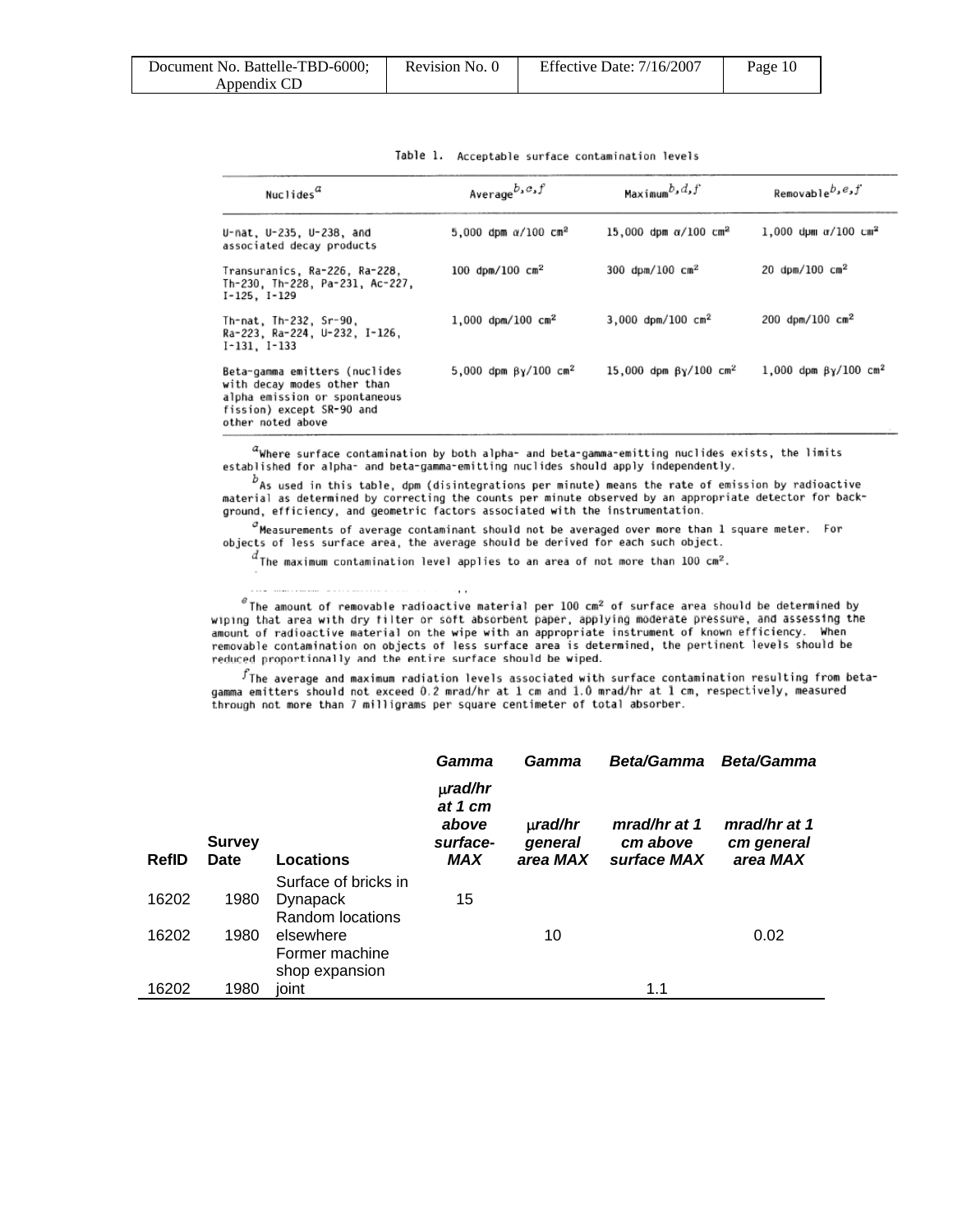| Document No. Battelle-TBD-6000; | Revision No. 0 | Effective Date: $7/16/2007$ | Page $11$ |
|---------------------------------|----------------|-----------------------------|-----------|
| Appendix CD                     |                |                             |           |

|       |      |                                  | Alpha                             | Alpha                           | <b>Beta/Gamma</b>               | U                   |
|-------|------|----------------------------------|-----------------------------------|---------------------------------|---------------------------------|---------------------|
|       |      |                                  | dpm/100<br>cm <sub>2</sub><br>MAX | removable<br>dpm/100<br>cm2 MAX | removable<br>dpm/100<br>cm2 MAX | U residue<br>pCi/gm |
|       |      | Surface of bricks in             |                                   |                                 |                                 |                     |
| 16202 | 1980 | Dynapack<br>Random locations     |                                   |                                 |                                 |                     |
| 16202 | 1980 | elsewhere                        | $<$ 260                           |                                 |                                 |                     |
|       |      | Former machine                   |                                   |                                 |                                 |                     |
|       |      | shop expansion                   |                                   |                                 |                                 |                     |
| 16202 | 1980 | joint                            |                                   | 70                              | 150                             |                     |
|       |      | Floor Drain #1 -                 |                                   |                                 |                                 |                     |
|       |      | former Dynapack                  |                                   |                                 |                                 |                     |
| 16202 | 1980 | area                             | 520                               |                                 |                                 | 2860                |
|       |      | Floor Drain #1 -                 |                                   |                                 |                                 |                     |
|       |      | former cutting &                 |                                   |                                 |                                 | 1280                |
| 16202 | 1980 | grinding area<br>Floor Drain #2- |                                   |                                 |                                 |                     |
|       |      | former cutting &                 |                                   |                                 |                                 |                     |
| 16202 | 1980 | grinding area                    |                                   |                                 |                                 | 15600               |

In May 1992 a team from Oak Ridge performed another survey as part of the FUSRAP program. The survey included gamma scanning over a circumscribed area around the building, gamma/beta scanning over all indoor surfaces and the collection of outdoor soil samples and dust/debris samples from random surfaces inside the building.

Radionuclides concentrations outdoors were found to exceed DOE FUSRAP program guidelines in a few isolated spots. Indoor concentrations exceeded the guidelines at numerous spots including floor drains and select locations within the building which were connected with former AW work. Remediation was undertaken in August 1992, continuing to February of 1993 and verified complete in 1994. Contaminated indoor surfaces were decontaminated and restored. Drains and drain lines were cleaned in a three-step process. A subsurface drain system (3 manholes and 165 m of drain pipe) still contained radionuclide contamination but the contamination was not removable and the cost/benefit of removing was determined to be too high, with exposure considered unlikely under present-day uses of the facility.

The radiation levels overall in the building were reported as only slightly above background. This is believed to be due to the construction materials, brick in particular. The maximum dose to a worker in the building was calculated to be 5.8 μrad/hr above background or an annual dose of 11 mrem/yr.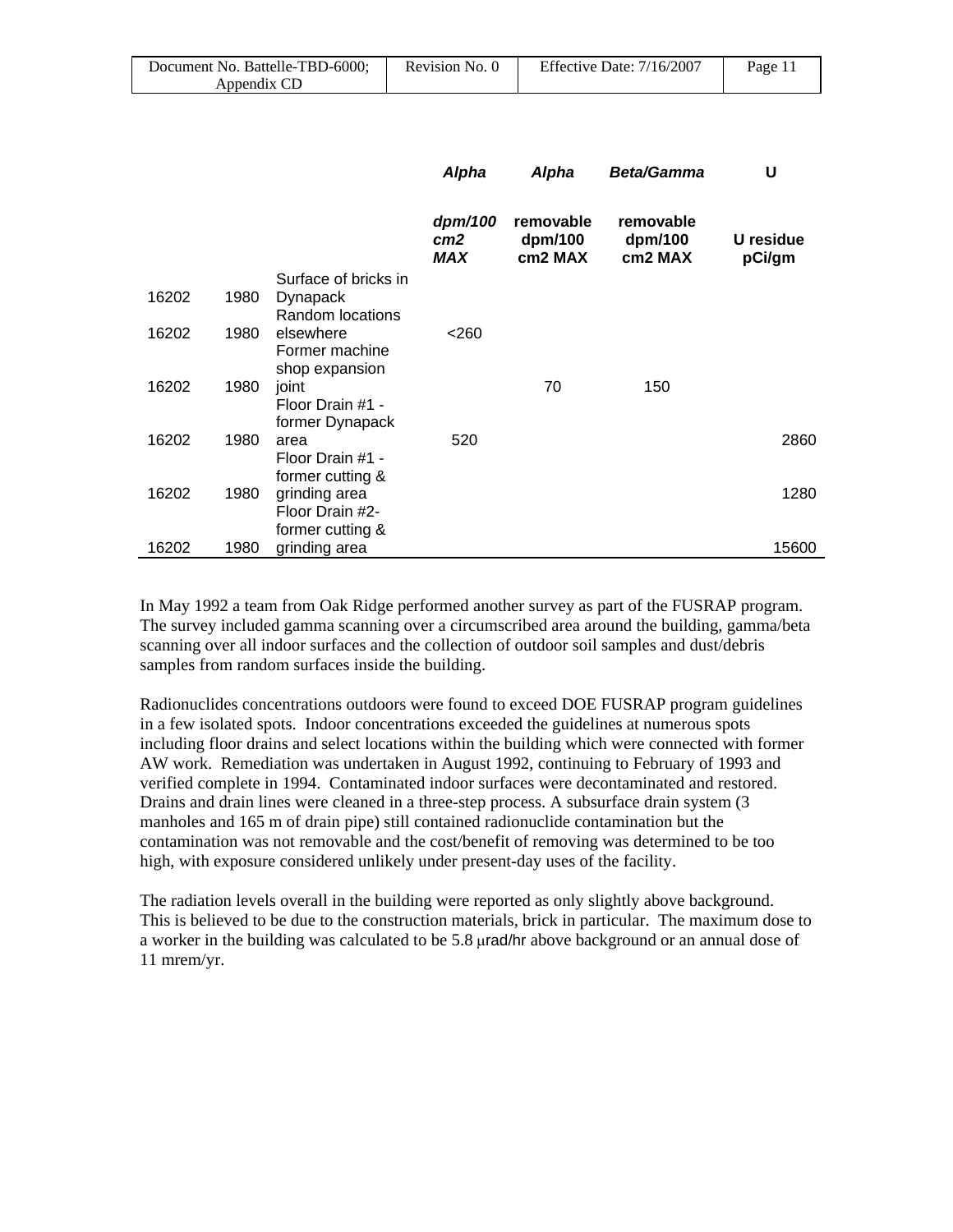| Document No. Battelle-TBD-6000; | Revision No. 0 | Effective Date: $7/16/2007$ | Page 12 |
|---------------------------------|----------------|-----------------------------|---------|
| Appendix CD                     |                |                             |         |

|       |        | <b>SUMMARY</b>                        |                                                             | Beta/Gamma<br>removable<br>dpm/100 cm2 | U<br>removable<br>pCi/gm |
|-------|--------|---------------------------------------|-------------------------------------------------------------|----------------------------------------|--------------------------|
| 10847 | May-92 | Dust/Debris<br>samples                | Former Dynapack Area                                        | 270-3900                               | 190-1100                 |
| 10847 | May-92 | Dust/Debris<br>samples<br>Dust/Debris | Former Machine Shop &<br><b>Cutting &amp; Grinding Area</b> | 170-520                                | 210-600                  |
| 10847 | May-92 | samples                               | Former U Storage Area<br>Other Areas south and              | 140-230                                | 73-150                   |
| 10847 | May-92 | Dust/Debris<br>samples                | east of the 3 areas<br>above                                | 23-170                                 | $7 - 110$                |

# **CD.7 References**

- 1. DOE Office of Health, Safety and Security, EEOICPA web site. http://www.hss.energy.gov/healthsafety/fwsp/advocacy/faclist/findfacility.cfm
- 2. RefID10847, p. 13, Quarterly Progress Summary April to June 1964, RL Bean Reactive Metals Ashtabula, Ohio
- 3. RefID9885, pp. 13,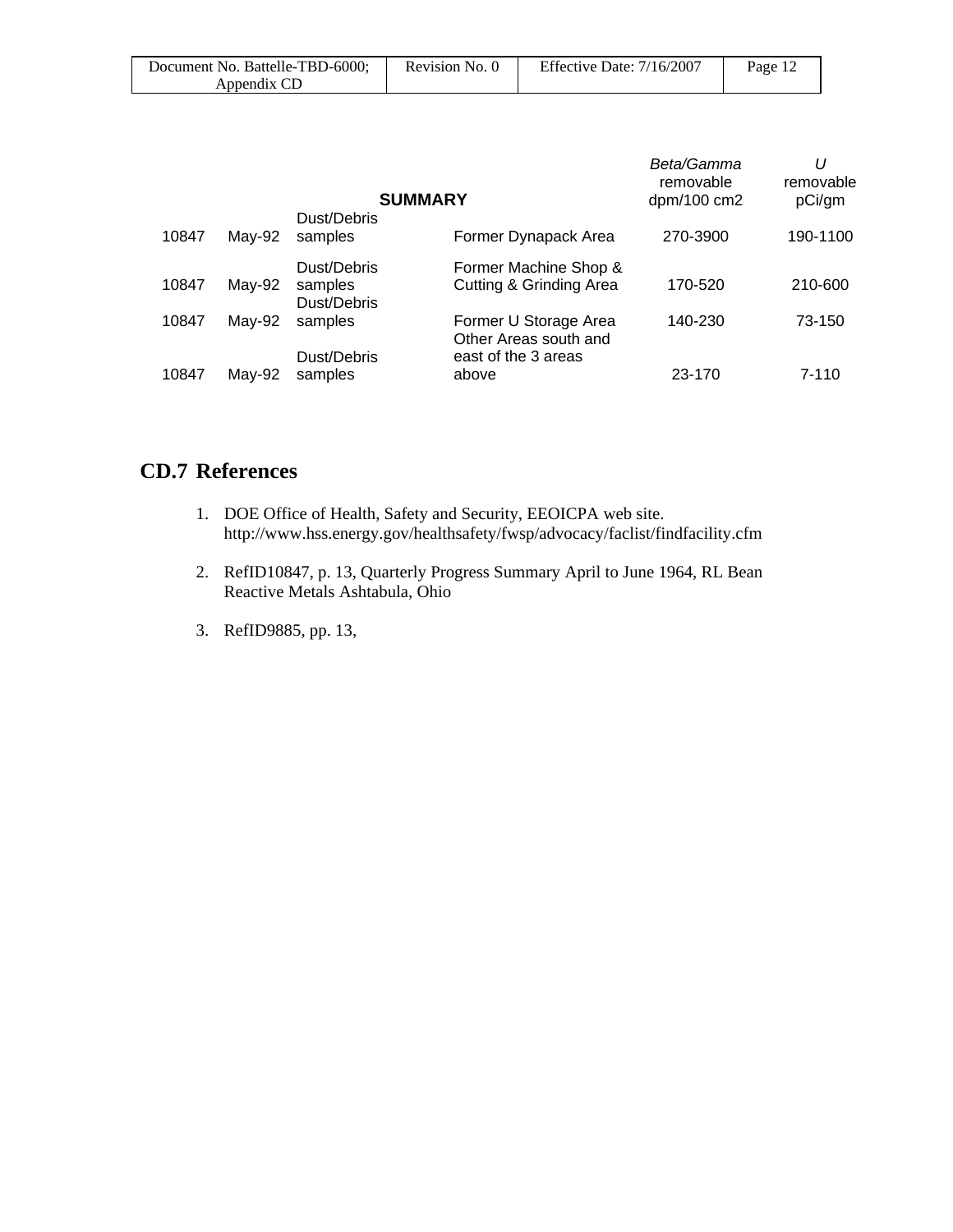| ے م<br>$\sim$ $\sim$<br>Battelle B<br>. .<br>Appendix<br>Document<br>N0<br>$\cdots$ )-60 $\cdots$<br>www.<br>◡ | evision!<br>N <sub>O</sub><br>n c | /2001<br>⊃ate′<br>$H^*$<br>.<br>$\sim$ | Page<br>. . |
|----------------------------------------------------------------------------------------------------------------|-----------------------------------|----------------------------------------|-------------|

#### **Table CD.1 INTERNAL DOSE PATHWAYS - Inhalation of Airborne Radionuclides**

### **Assumptions:**

Operational Period Daily Weighted Average Air Concentration, Plant Floor High: 56.9 dpm/m<sup>3</sup>

Residual Period Daily Weighted Average Air Concentration: 0.007 dpm/m<sup>3</sup>

GSD derived from measurement data

Conversion Factor :2.22 dpm/pCi

Breathing Rate: 1.2 m^3/hour

All intakes and doses assume full-time employment for the given year.

Values represent the geometric mean of a lognormal distribution unless the GSD column indicates "constant". Those represent a constant distribution.

|                          |            | Operation         |       | <b>Relevant</b> | Inhalation<br><b>Absorption</b> | Intake    |            |                                                                 |
|--------------------------|------------|-------------------|-------|-----------------|---------------------------------|-----------|------------|-----------------------------------------------------------------|
| <b>Job Category</b>      | Year       | <b>Phase</b>      | Hr/Yr | <b>Nuclide</b>  | Type                            | (pCi/d)   | <b>GSD</b> | <b>TBD Reference or Research Justification</b>                  |
| Plant Floor High         | 1962       | Operations        | 1000  | U234            | M                               | 1.466E+02 | Constant   | Calculated from maximum urine bioassay results                  |
| Plant Floor High         | 1962       | Operations        | 1000  | U234            | S                               | 4.856E+03 | Constant   | Calculated from maximum urine bioassay results                  |
| Plant Floor High         | 1963       | Operations        | 2000  | U234            | M                               | 2.945E+02 | Constant   | Calculated from maximum urine bioassay results                  |
| Plant Floor High         | 1963       | Operations        | 2000  | U234            | S                               | 8.947E+03 | Constant   | Calculated from maximum urine bioassay results                  |
| Plant Floor High         | 1964       | Operations        | 800   | U234            | M                               | 1.051E+03 | Constant   | Calculated from maximum urine bioassay results                  |
| Plant Floor High         | 1964       | Operations        | 800   | U234            | S                               | 3.472E+04 | Constant   | Calculated from maximum urine bioassay results                  |
| Plant Floor High         | 1965 - '91 | Operations        | 2000  | U235            | M                               | 2.078E-02 | 10.0       | Resuspension of measured 1965 surface contamination             |
| Plant Floor High         | 1965 - '91 | Operations        | 2000  | U235            | S                               | 2.078E-02 | 10.0       | Based on resuspension of measured 1965 surface<br>contamination |
| Machining - Turret Lathe | 1963       | <b>Operations</b> | 16    | <b>Th</b>       | M/S                             | 4.817E-02 | 5.0        | Measured air concentrations                                     |
| Machining - Grinding     | 1963       | <b>Operations</b> | 16    | <b>Th</b>       | M/S                             | 9.102E-02 | 3.0        | Measured air concentrations                                     |
| <b>Plant Floor Low</b>   | 1962       | <b>Operations</b> | 1000  | U234            | М                               | 7.330E+01 | Constant   | Scaled from Plant Floor High                                    |
| Plant Floor Low          | 1962       | Operations        | 1000  | U234            | S                               | 2.428E+03 | Constant   | Scaled from Plant Floor High                                    |
| Plant Floor Low          | 1963       | <b>Operations</b> | 2000  | U234            | M                               | 1.472E+02 | Constant   | Scaled from Plant Floor High                                    |
| Plant Floor Low          | 1963       | Operations        | 2000  | U234            | S                               | 4.474E+03 | Constant   | Scaled from Plant Floor High                                    |
| <b>Plant Floor Low</b>   | 1964       | Operations        | 800   | U234            | M                               | 5.254E+02 | Constant   | Scaled from Plant Floor High                                    |
| <b>Plant Floor Low</b>   | 1964       | Operations        | 800   | U234            | S                               | 1.736E+04 | Constant   | Scaled from Plant Floor High                                    |
| Plant Floor Low          | 1965 - '91 | Residual          | 2000  | U234            | М                               | 2.078E-02 | 10.0       | Based on resuspension of measured 1965 surface<br>contamination |
| <b>Plant Floor Low</b>   | 1965 - '91 | Residual          | 2000  | U234            | S                               | 2.078E-02 | 10.0       | Based on resuspension of measured 1965 surface<br>contamination |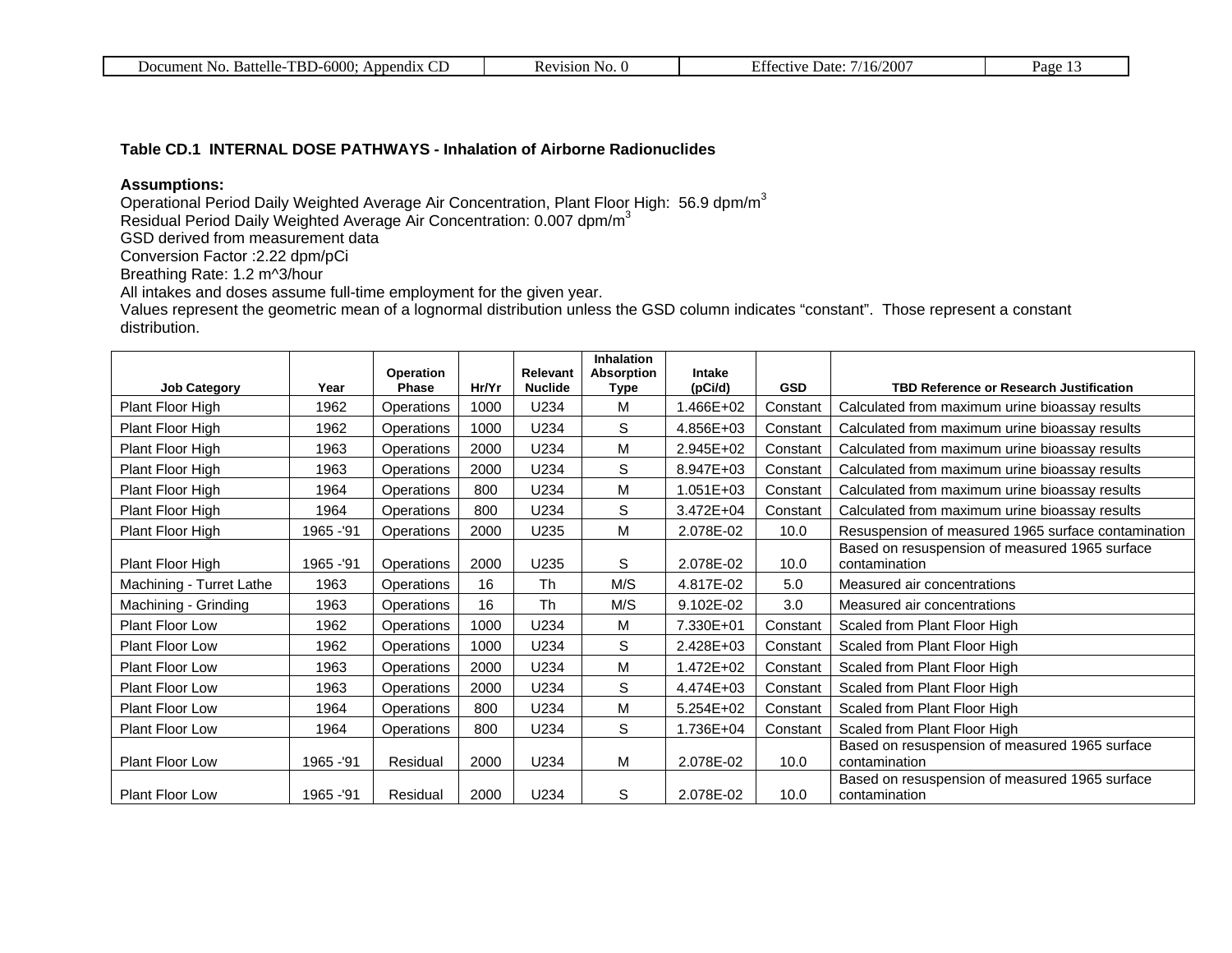| $-6000:$<br><b>TDD</b><br>Battelle-<br>∵ No<br>Document<br>Annendix<br>BD- | N | $\mathbf{a}$<br>2007<br>Jafe<br>$\alpha$ of 137.<br>16/ | age |
|----------------------------------------------------------------------------|---|---------------------------------------------------------|-----|
|----------------------------------------------------------------------------|---|---------------------------------------------------------|-----|

| <b>Job Category</b> | Year       | <b>Operation</b><br><b>Phase</b> | Hr/Yr | <b>Relevant</b><br><b>Nuclide</b> | <b>Inhalation</b><br>Absorption<br>Type | Intake<br>(pCi/d) | <b>GSD</b> | <b>TBD Reference or Research Justification</b>                  |
|---------------------|------------|----------------------------------|-------|-----------------------------------|-----------------------------------------|-------------------|------------|-----------------------------------------------------------------|
| Supervisor          | 1962       | Operations                       | 1000  | U234                              | M                                       | 7.330E+01         | Constant   | Scaled from Plant Floor High                                    |
| Supervisor          | 1962       | Operations                       | 1000  | U234                              | S                                       | 2.428E+03         | Constant   | Scaled from Plant Floor High                                    |
| Supervisor          | 1963       | Operations                       | 2000  | U234                              | M                                       | 1.472E+02         | Constant   | Scaled from Plant Floor High                                    |
| Supervisor          | 1963       | Operations                       | 2000  | U234                              | S                                       | 4.474E+03         | Constant   | Scaled from Plant Floor High                                    |
| Supervisor          | 1964       | Operations                       | 800   | U234                              | M                                       | 5.254E+02         | Constant   | Scaled from Plant Floor High                                    |
| Supervisor          | 1964       | Operations                       | 800   | U234                              | S                                       | 1.736E+04         | Constant   | Scaled from Plant Floor High                                    |
| Supervisor          | 1965 - '91 | Residual                         | 2000  | U234                              | M                                       | 2.078E-02         | 10.0       | Based on resuspension of measured 1965 surface<br>contamination |
| Supervisor          | 1965 - '91 | Residual                         | 2000  | U234                              | S                                       | 2.078E-02         | 10.0       | Based on resuspension of measured 1965 surface<br>contamination |
| Clerical            | 1962       | Operations                       | 1000  | U234                              | M                                       | 7.330E+00         | Constant   | Scaled from Plant Floor High                                    |
| Clerical            | 1962       | Operations                       | 1000  | U234                              | S                                       | 2.428E+02         | Constant   | Scaled from Plant Floor High                                    |
| Clerical            | 1963       | Operations                       | 2000  | U234                              | M                                       | 1.472E+01         | Constant   | Scaled from Plant Floor High                                    |
| Clerical            | 1963       | Operations                       | 2000  | U234                              | S                                       | 4.474E+02         | Constant   | Scaled from Plant Floor High                                    |
| Clerical            | 1964       | Operations                       | 800   | U234                              | M                                       | 5.254E+01         | Constant   | Scaled from Plant Floor High                                    |
| Clerical            | 1964       | Operations                       | 800   | U234                              | S                                       | 1.736E+03         | Constant   | Scaled from Plant Floor High                                    |
| Clerical            | 1965 - '91 | Residual                         | 2000  | U234                              | M                                       | 2.078E-02         | 10.0       | Based on resuspension of measured 1965 surface<br>contamination |
| Clerical            | 1965 - '91 | Residual                         | 2000  | U234                              | S                                       | 2.078E-02         | 10.0       | Based on resuspension of measured 1965 surface<br>contamination |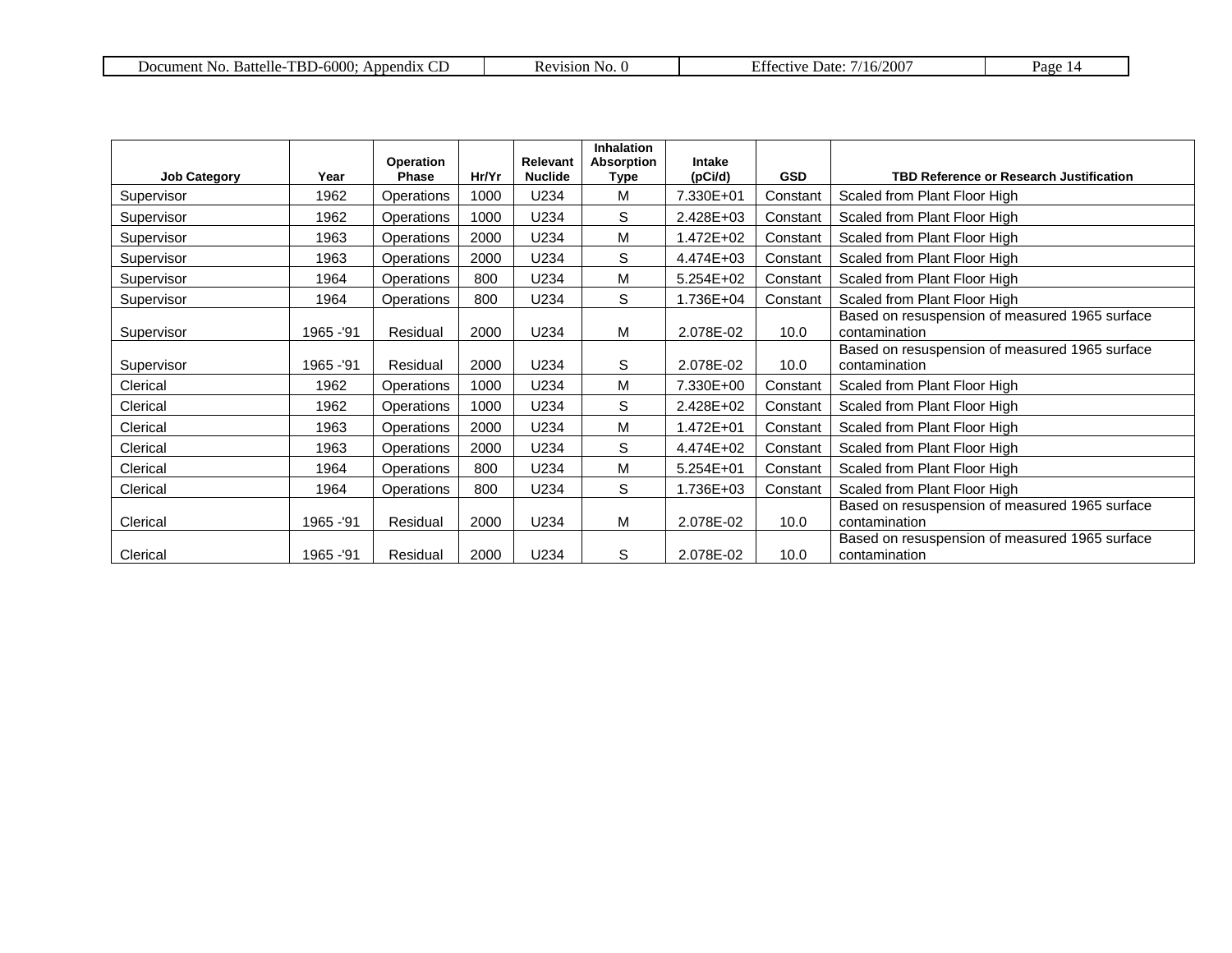| -<br><b>DP</b><br>ഹല<br>~<br><b>Battelle</b><br><b>Prendix</b><br>$\mathbf{v}$<br>. .<br>.<br>``<br>.<br>. | $\mathbf{v}$<br>310 n<br>.<br>`` | $\sim$<br>. Jate-<br>----<br>$\sim$<br>. . | Page |
|------------------------------------------------------------------------------------------------------------|----------------------------------|--------------------------------------------|------|

### **Table CD.2 INTERNAL DOSE PATHWAYS - Ingestion of Airborne Radionuclides**

### **Assumptions:**

Air Concentration to Intake Conversion Factor: 3.06E-05 (M^3/d)/(hr/y) - see 7.1.6 TBD-6000

Deposition velocity: 0.00075 m/s

Resuspension Factor: 1.00E-06 1/m

Values represent the geometric mean of a lognormal distribution unless the GSD column indicates "constant". Those represent a constant distribution.

|                          |            |                           |       | <b>Relevant</b> | <b>Inhalation</b><br><b>Absorption</b> | Intake       |                 |                                                                 |
|--------------------------|------------|---------------------------|-------|-----------------|----------------------------------------|--------------|-----------------|-----------------------------------------------------------------|
| <b>Job Category</b>      | Year       | Operation<br><b>Phase</b> | Hr/Yr | <b>Nuclide</b>  | <b>Type</b>                            | (pCi/d)      | <b>GSD</b>      | <b>TBD Reference or Research Justification</b>                  |
| Plant Floor High         | 1962       | Operations                | 1000  | U234            | M                                      | 4.68E-01     | Constant        | Calculated from maximum urine bioassay results                  |
| Plant Floor High         | 1962       | <b>Operations</b>         | 1000  | U234            | S                                      | $1.55E + 01$ | Constant        | Measured air concentrations                                     |
| Plant Floor High         | 1963       | Operations                | 2000  | U234            | M                                      | 1.88E+00     | Constant        | Calculated from maximum urine bioassay results                  |
| Plant Floor High         | 1963       | Operations                | 2000  | U234            | $\mathsf{S}$                           | $5.71E + 01$ | Constant        | Measured air concentrations                                     |
| Plant Floor High         | 1964       | Operations                | 800   | U234            | M                                      | 2.68E+00     | Constant        | Calculated from maximum urine bioassay results                  |
| Plant Floor High         | 1964       | Operations                | 800   | U234            | $\mathsf{S}$                           | 8.86E+01     | Constant        | Measured air concentrations                                     |
| Plant Floor High         | 1965 - '91 | Residual                  | 2000  | U234            | M                                      | 1.94E-04     | 3               | Based on resuspension of measured 1965<br>surface contamination |
| Plant Floor High         | 1965 - '91 | Residual                  | 2000  | U234            | S                                      | 1.94E-04     | 10              | Based on resuspension of measured 1965<br>surface contamination |
| Machining - Turret Lathe | 1963       | Operations                | 16    | Th              | M/S                                    | 4.49E-04     | 5               | Measured air concentrations                                     |
| Machining - Grinding     | 1963       | Operations                | 16    | Th              | M/S                                    | 8.48E-04     | 3               | Measured air concentrations                                     |
| <b>Plant Floor Low</b>   | 1962       | Operations                | 1000  | U234            | M                                      | 2.34E-01     | Constant        | Scaled from Plant Floor High                                    |
| <b>Plant Floor Low</b>   | 1962       | Operations                | 1000  | U234            | S                                      | 7.74E+00     | Constant        | Scaled from Plant Floor High                                    |
| <b>Plant Floor Low</b>   | 1963       | Operations                | 2000  | U234            | M                                      | 9.39E-01     | Constant        | Scaled from Plant Floor High                                    |
| <b>Plant Floor Low</b>   | 1963       | <b>Operations</b>         | 2000  | U234            | S                                      | 2.85E+01     | Constant        | Scaled from Plant Floor High                                    |
| Plant Floor Low          | 1964       | <b>Operations</b>         | 800   | U234            | M                                      | 1.34E+00     | Constant        | Scaled from Plant Floor High                                    |
| Plant Floor Low          | 1964       | Operations                | 800   | U234            | S                                      | 4.43E+01     | Constant        | Scaled from Plant Floor High                                    |
| <b>Plant Floor Low</b>   | 1965 - '91 | Residual                  | 2000  | U234            | M                                      | 1.94E-04     | 4               | Based on resuspension of measured 1965<br>surface contamination |
| <b>Plant Floor Low</b>   | 1965 - '91 | Residual                  | 2000  | U234            | $\mathsf S$                            | 1.94E-04     | 10 <sup>°</sup> | Based on resuspension of measured 1965<br>surface contamination |
| Supervisor               | 1962       | Operations                | 1000  | U234            | M                                      | 2.34E-01     | Constant        | Scaled from Plant Floor High                                    |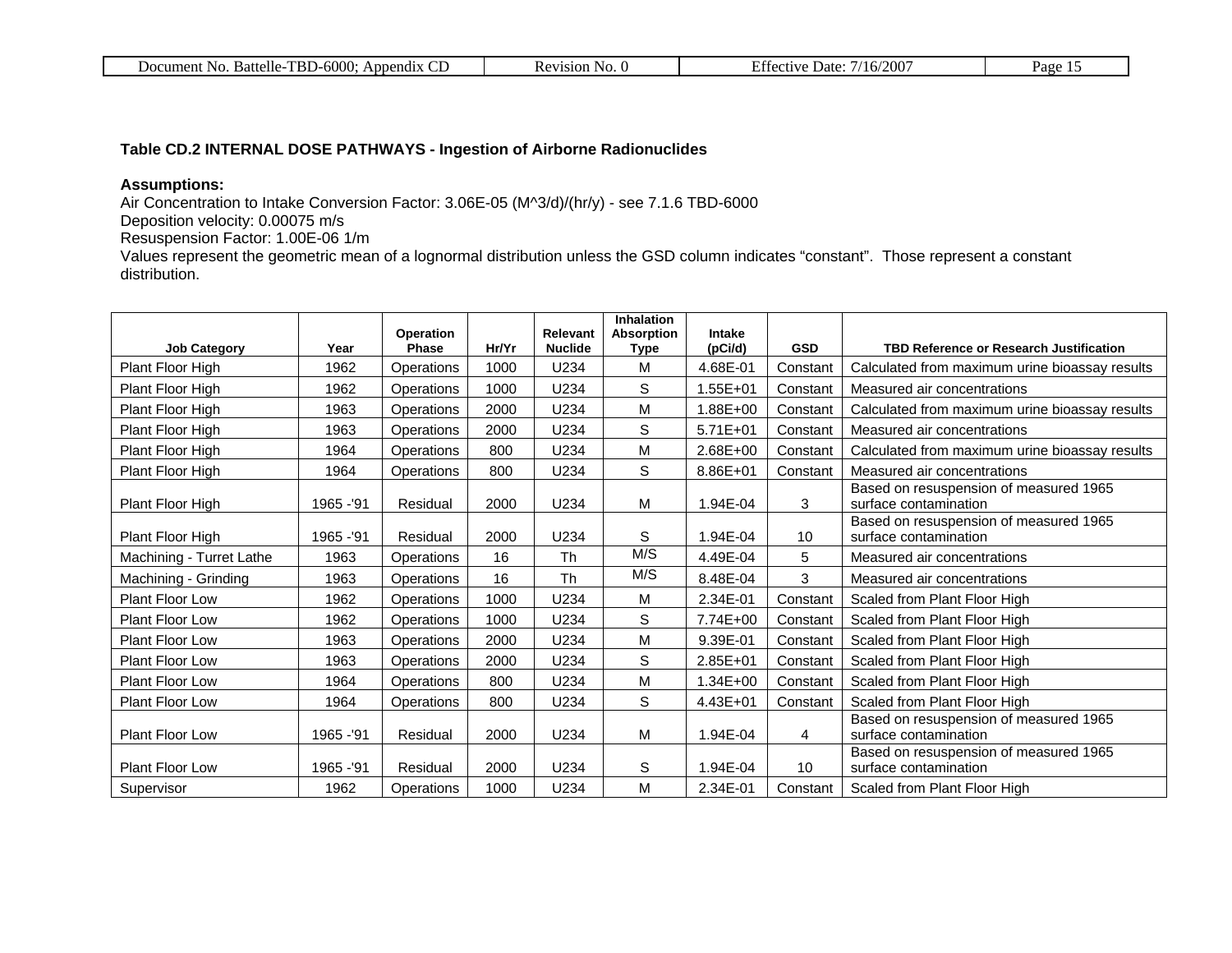| $TBD-6000:$<br>Battelle-<br>Document No.<br>Appendix | 4810N<br>No. G | 200 <sup>o</sup><br>16/<br>$\Delta$ ctiva<br>Date∙ | $v_{\text{age}}$ |
|------------------------------------------------------|----------------|----------------------------------------------------|------------------|
|------------------------------------------------------|----------------|----------------------------------------------------|------------------|

| <b>Job Category</b> | Year       | Operation<br>Phase | Hr/Yr | <b>Relevant</b><br><b>Nuclide</b> | <b>Inhalation</b><br>Absorption<br>Type | <b>Intake</b><br>(pCi/d) | <b>GSD</b> | <b>TBD Reference or Research Justification</b>                  |
|---------------------|------------|--------------------|-------|-----------------------------------|-----------------------------------------|--------------------------|------------|-----------------------------------------------------------------|
| Supervisor          | 1962       | Operations         | 1000  | U234                              | S                                       | 7.74E+00                 | Constant   | Scaled from Plant Floor High                                    |
| Supervisor          | 1963       | Operations         | 2000  | U234                              | M                                       | 9.39E-01                 | Constant   | Scaled from Plant Floor High                                    |
| Supervisor          | 1963       | Operations         | 2000  | U234                              | S                                       | $2.85E + 01$             | Constant   | Scaled from Plant Floor High                                    |
| Supervisor          | 1964       | Operations         | 800   | U234                              | M                                       | 1.34E+00                 | Constant   | Scaled from Plant Floor High                                    |
| Supervisor          | 1964       | <b>Operations</b>  | 800   | U234                              | S                                       | 4.43E+01                 | Constant   | Scaled from Plant Floor High                                    |
| Supervisor          | 1965 - '91 | Residual           | 2000  | U234                              | M                                       | 1.94E-04                 | 5          | Based on resuspension of measured 1965<br>surface contamination |
| Supervisor          | 1965 - '91 | Residual           | 2000  | U234                              | S                                       | 1.94E-04                 | 10         | Based on resuspension of measured 1965<br>surface contamination |
| Clerical            | 1962       | <b>Operations</b>  | 1000  | U234                              | M                                       | 2.34E-02                 | Constant   | Scaled from Plant Floor High                                    |
| Clerical            | 1962       | Operations         | 1000  | U234                              | S                                       | 7.74E-01                 | Constant   | Scaled from Plant Floor High                                    |
| Clerical            | 1963       | Operations         | 2000  | U234                              | M                                       | 9.39E-02                 | Constant   | Scaled from Plant Floor High                                    |
| Clerical            | 1963       | <b>Operations</b>  | 2000  | U234                              | S                                       | $2.85E + 00$             | Constant   | Scaled from Plant Floor High                                    |
| Clerical            | 1964       | Operations         | 800   | U234                              | M                                       | 1.34E-01                 | Constant   | Scaled from Plant Floor High                                    |
| Clerical            | 1964       | <b>Operations</b>  | 800   | U234                              | S                                       | 4.43E+00                 | Constant   | Scaled from Plant Floor High                                    |
| Clerical            | 1965 - '91 | Residual           | 2000  | U234                              | M                                       | 1.94E-04                 | 3          | Based on resuspension of measured 1965<br>surface contamination |
| Clerical            | 1965 - '91 | Residual           | 2000  | U234                              | S                                       | 1.94E-04                 | 10         | Based on resuspension of measured 1965<br>surface contamination |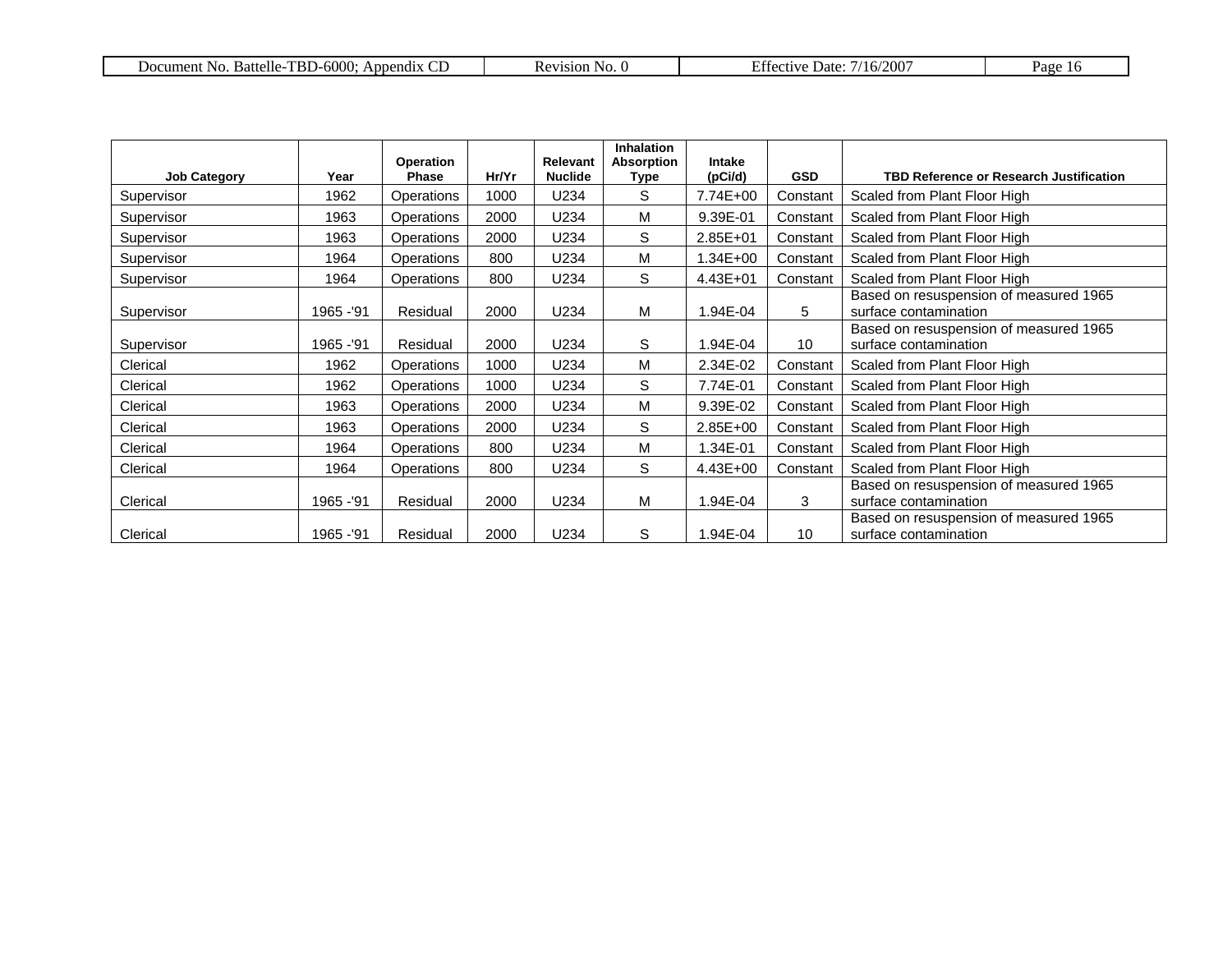| . Battelle-TBD-6000:<br>No.<br>Document I<br>Append <sub>1X</sub> | 71S1ON<br>N <sub>O</sub> | /200<br>/16/<br>. Jate<br>$\ldots$ rective $\ddot{\phantom{1}}$ | Page |
|-------------------------------------------------------------------|--------------------------|-----------------------------------------------------------------|------|
|-------------------------------------------------------------------|--------------------------|-----------------------------------------------------------------|------|

### **Table CD.3 EXTERNAL DOSE PATHWAYS - Whole Body**

### **Assumptions:**

Submersion Dose Conversion Factor: 2.462E-09 mrem/h/dpm/m^3

Deposition velocity: 0.00075 m/s

Contaminated Surface Dose Conversion Factor: 5.615E-10 mrem/h/dpm/m^2

All external dose from estimated exposure to uranium slugs

Residual period: Assume no handling of U metal - only exposure is from residual contamination on floor and in air

| <b>Job Category</b>                 | Year       | <b>Operation</b><br>Phase | Hr/Yr | Relevant<br><b>Nuclide</b> | <b>External</b><br>Whole<br><b>Body</b><br>(mR/d) | <b>GSD</b> | <b>TBD Reference or Research Justification</b> |
|-------------------------------------|------------|---------------------------|-------|----------------------------|---------------------------------------------------|------------|------------------------------------------------|
| <b>Extrusion Operator</b>           | 1962       | Operations                | 500   | U234                       | 3.90E-01                                          | 5          | Generic Metal TBD, Section 6.3                 |
| <b>Extrusion Operator</b>           | 1963       | <b>Operations</b>         | 1000  | U234                       | 7.81E-01                                          | 5          | Generic Metal TBD, Section 6.3                 |
| <b>Extrusion Operator</b>           | 1964       | Operations                | 800   | U234                       | 6.25E-01                                          | 5          | Generic Metal TBD, Section 6.3                 |
| <b>Extrusion Billet</b><br>Transfer | 1962       | Operations                | 500   | U234                       | 3.90E-01                                          | 5          | Generic Metal TBD, Section 6.3                 |
| <b>Extrusion Billet</b><br>Transfer | 1963       | <b>Operations</b>         | 1000  | U234                       | 7.81E-01                                          | 5          | Generic Metal TBD, Section 6.3                 |
| <b>Extrusion Billet</b><br>Transfer | 1964       | Operations                | 800   | U234                       | 6.25E-01                                          | 5          | Generic Metal TBD, Section 6.3                 |
| Machining - Turret<br>Lathe         | 1962       | Operations                | 500   | U234                       | 3.90E-01                                          | 5          | Generic Metal TBD, Section 6.3                 |
| Machining - Turret<br>Lathe         | 1963       | Operations                | 1000  | U234                       | 7.81E-01                                          | 5          | Generic Metal TBD, Section 6.3                 |
| Machining - Turret<br>Lathe         | 1963       | Operations                | 16    | <b>Th</b>                  | 3.21E-01                                          | 5          | Generic Metal TBD, Section 6.3                 |
| Machining - Turret<br>Lathe         | 1964       | Operations                | 800   | U234                       | 6.25E-01                                          | 5          | Generic Metal TBD, Section 6.3                 |
| Machining - Grinding                | 1962       | Operations                | 500   | U234                       | 3.90E-01                                          | 5          | Generic Metal TBD, Section 6.3                 |
| Machining - Grinding                | 1963       | Operations                | 1000  | U234                       | 7.81E-01                                          | 5          | Generic Metal TBD, Section 6.3                 |
| Machining - Grinding                | 1963       | Operations                | 16    | Th                         | 3.21E-01                                          | 5          | Generic Metal TBD, Section 6.3                 |
| Machining - Grinding                | 1964       | Operations                | 800   | U234                       | 6.25E-01                                          | 5          | Generic Metal TBD, Section 6.3                 |
| Plant Floor High                    | 1962       | Operations                | 1000  | U234                       | 1.26E-02                                          | 5          | Generic Metal TBD, Section 6.3                 |
| Plant Floor High                    | 1963       | Operations                | 2000  | U234                       | 7.82E-01                                          | 5          | Generic Metal TBD, Section 6.3                 |
| Plant Floor High                    | 1964       | Operations                | 800   | U234                       | 1.56E+00                                          | 5          | Generic Metal TBD, Section 6.3                 |
| <b>Plant Floor High</b>             | 1965 - '91 | Residual                  | 2000  | U234                       | 3.39E-06                                          | 5          | Generic Metal TBD, Section 6.3                 |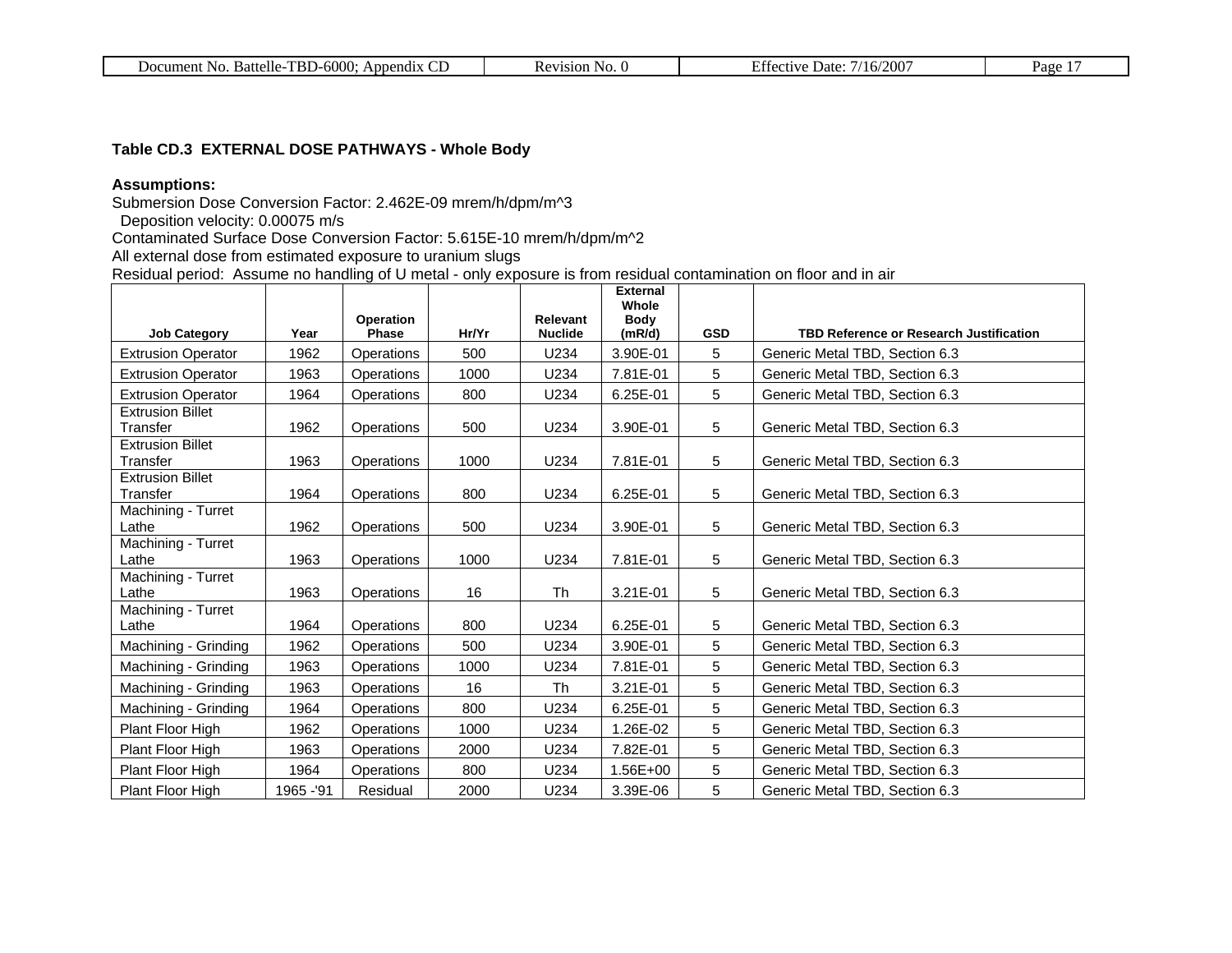| $\mathbf{\bar{r}}$<br>$\sim$<br>$-6000$<br>Battelle-<br>No.<br>App.<br>ıent<br>. Jocum<br>end <sub>1</sub> x<br>- 121. J | No | ″200<br>. Jate<br>$\overline{a}$<br>. | vage |
|--------------------------------------------------------------------------------------------------------------------------|----|---------------------------------------|------|
|--------------------------------------------------------------------------------------------------------------------------|----|---------------------------------------|------|

|                        |            | Operation         |       | <b>Relevant</b> | External<br>Whole<br>Body |            |                                                |
|------------------------|------------|-------------------|-------|-----------------|---------------------------|------------|------------------------------------------------|
| <b>Job Category</b>    | Year       | Phase             | Hr/Yr | Nuclide         | (mR/d)                    | <b>GSD</b> | <b>TBD Reference or Research Justification</b> |
| <b>Plant Floor Low</b> | 1962       | Operations        | 1000  | U234            | 1.56E+00                  | 5          | Generic Metal TBD, Section 6.3                 |
| <b>Plant Floor Low</b> | 1963       | <b>Operations</b> | 2000  | U234            | 7.81E-01                  | 5          | Generic Metal TBD, Section 6.3                 |
| <b>Plant Floor Low</b> | 1964       | Operations        | 800   | U234            | 1.56E+00                  | 5          | Generic Metal TBD, Section 6.3                 |
| <b>Plant Floor Low</b> | 1965 - '91 | Residual          | 2000  | U234            | 1.76E-06                  | 5          | Generic Metal TBD, Section 6.3                 |
| Supervisor             | 1962       | <b>Operations</b> | 1000  | U234            | 1.56E+00                  | 5          | Generic Metal TBD, Section 6.3                 |
| Supervisor             | 1963       | <b>Operations</b> | 2000  | U234            | 7.81E-01                  | 5          | Generic Metal TBD, Section 6.3                 |
| Supervisor             | 1964       | Operations        | 800   | U234            | 1.56E+00                  | 5          | Generic Metal TBD, Section 6.3                 |
| Supervisor             | 1965 - '91 | Residual          | 2000  | U234            | 1.76E-06                  | 5          | Generic Metal TBD, Section 6.3                 |
| Clerical               | 1962       | Operations        | 1000  | U234            | 7.04E-06                  | 5          | Generic Metal TBD, Section 6.3                 |
| Clerical               | 1963       | Operations        | 2000  | U234            | 5.66E-05                  | 5          | Generic Metal TBD, Section 6.3                 |
| Clerical               | 1964       | Operations        | 800   | U234            | $3.23E-05$                | 5          | Generic Metal TBD, Section 6.3                 |
| Clerical               | 1965 - '91 | Residual          | 2000  | U234            | 2.80E-07                  | 5          | Generic Metal TBD, Section 6.3                 |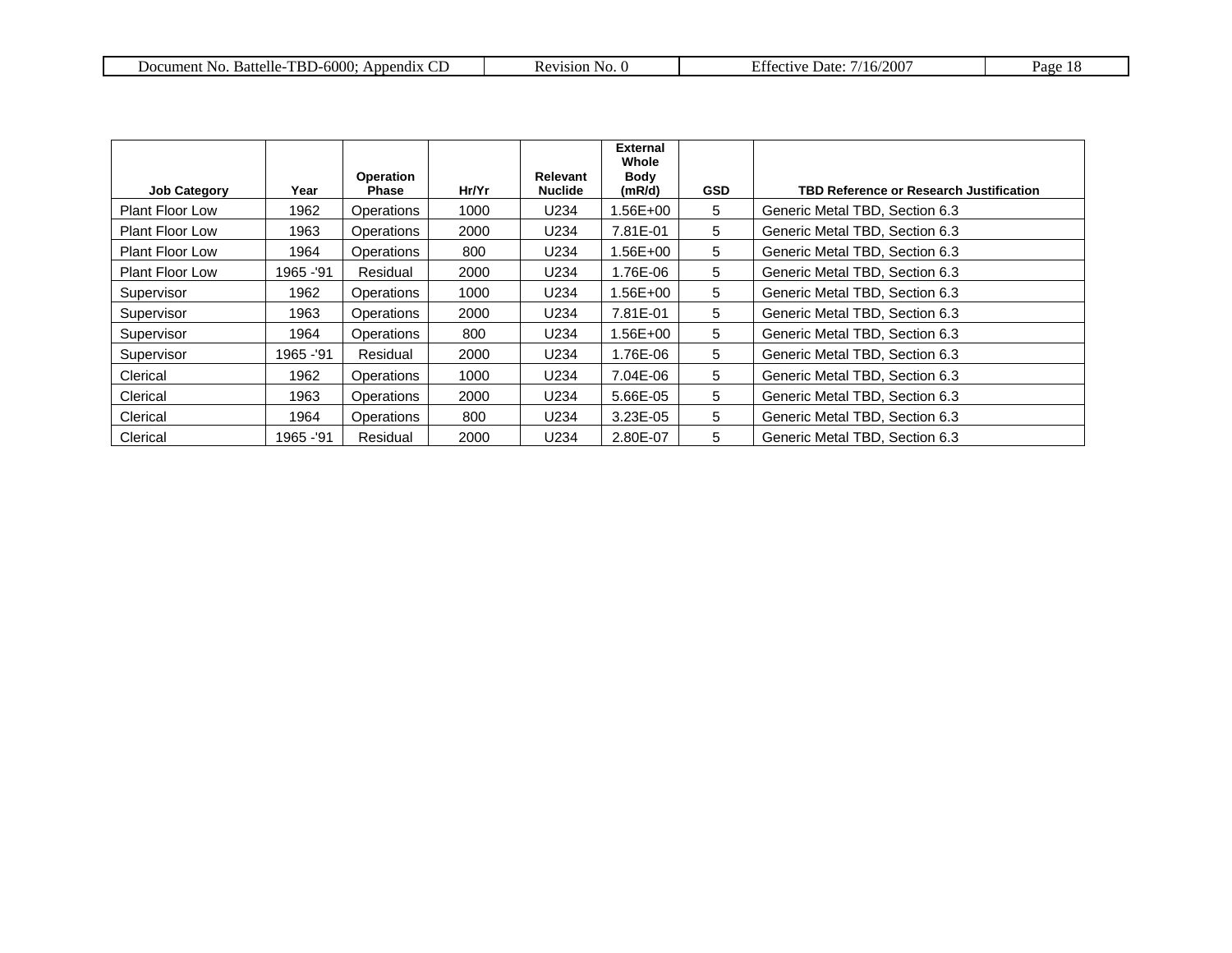#### **Table CD.4 EXTERNAL DOSE PATHWAYS - Skin**

### **Assumptions:**

All assumptions from TBD-6000 Section 6.3

Operational Period: Non-penetrating dose to skin 115 mR/hour (hands and forearms) 10.4 mR/hour (other)

Plant Floor High: Assume hands in contact with metal 50% of time. Other skin is 100% of dose rate at 1-ft, 20.8 mrem/h Plant Floor Low: 50% of Plant Floor High

Supervisor: assume 10% of Plant Floor Low for time in contact with metal

Clerical: assume no handling of U metal.

Residual Period: Non-penetrating dose to skin 3.9E-06 mr/hour

Assume no handling of U metal.

Assume 10x the photon whole body dose rate

| <b>Job Category</b>                 | Year | Operation<br><b>Phase</b> | Hr/Yr | <b>Relevant</b><br><b>Nuclide</b> | Hands &<br><b>Forearms</b><br>(mR/d) | <b>Other Skin</b><br>(mR/d) | <b>GSD</b> | <b>TBD Reference or Research Justification</b> |
|-------------------------------------|------|---------------------------|-------|-----------------------------------|--------------------------------------|-----------------------------|------------|------------------------------------------------|
| <b>Extrusion Operator</b>           | 1962 | Operations                | 500   | U234                              | 1.58E+02                             | 1.425E+01                   | 5.000E+00  | Generic Metal TBD, Section 6.3                 |
| <b>Extrusion Operator</b>           | 1963 | Operations                | 1000  | U234                              | $3.15E + 02$                         | 2.849E+01                   | 5.000E+00  | Generic Metal TBD, Section 6.3                 |
| <b>Extrusion Operator</b>           | 1964 | Operations                | 800   | U234                              | $2.52E + 02$                         | 2.279E+01                   | 5.000E+00  | Generic Metal TBD, Section 6.3                 |
| <b>Extrusion Billet</b><br>Transfer | 1962 | Operations                | 500   | U234                              | 1.58E+02                             | 1.425E+01                   | 5.000E+00  | Generic Metal TBD, Section 6.3                 |
| <b>Extrusion Billet</b><br>Transfer | 1963 | <b>Operations</b>         | 1000  | U234                              | $3.15E + 02$                         | 2.849E+01                   | 5.000E+00  | Generic Metal TBD, Section 6.3                 |
| <b>Extrusion Billet</b><br>Transfer | 1964 | Operations                | 800   | U234                              | $2.52E+02$                           | 2.279E+01                   | 5.000E+00  | Generic Metal TBD, Section 6.3                 |
| Machining - Turret<br>Lathe         | 1962 | Operations                | 500   | U234                              | 1.58E+02                             | 1.425E+01                   | 5.000E+00  | Generic Metal TBD, Section 6.3                 |
| Machining - Turret<br>Lathe         | 1963 | <b>Operations</b>         | 1000  | U234                              | $3.15E + 02$                         | 2.849E+01                   | 5.000E+00  | Generic Metal TBD, Section 6.3                 |
| Machining - Turret<br>Lathe         | 1963 | Operations                | 16    | <b>Th</b>                         | 3.38E+00                             | 1.607E+00                   | 5.000E+00  | Generic Metal TBD, Section 6.3                 |
| Machining - Turret<br>Lathe         | 1964 | Operations                | 800   | U234                              | $2.52E + 02$                         | 2.279E+01                   | 5.000E+00  | Generic Metal TBD, Section 6.3                 |
| Machining - Grinding                | 1962 | Operations                | 500   | U234                              | 1.58E+02                             | 1.425E+01                   | 5.000E+00  | Generic Metal TBD, Section 6.3                 |
| Machining - Grinding                | 1963 | Operations                | 1000  | U234                              | $3.15E + 02$                         | 2.849E+01                   | 5.000E+00  | Generic Metal TBD, Section 6.3                 |
| Machining - Grinding                | 1963 | Operations                | 16    | <b>Th</b>                         | 3.38E+00                             | 1.607E+00                   | 5.000E+00  | Generic Metal TBD, Section 6.3                 |
| Machining - Grinding                | 1964 | Operations                | 800   | U234                              | 2.52E+02                             | 2.279E+01                   | 5.000E+00  | Generic Metal TBD, Section 6.3                 |